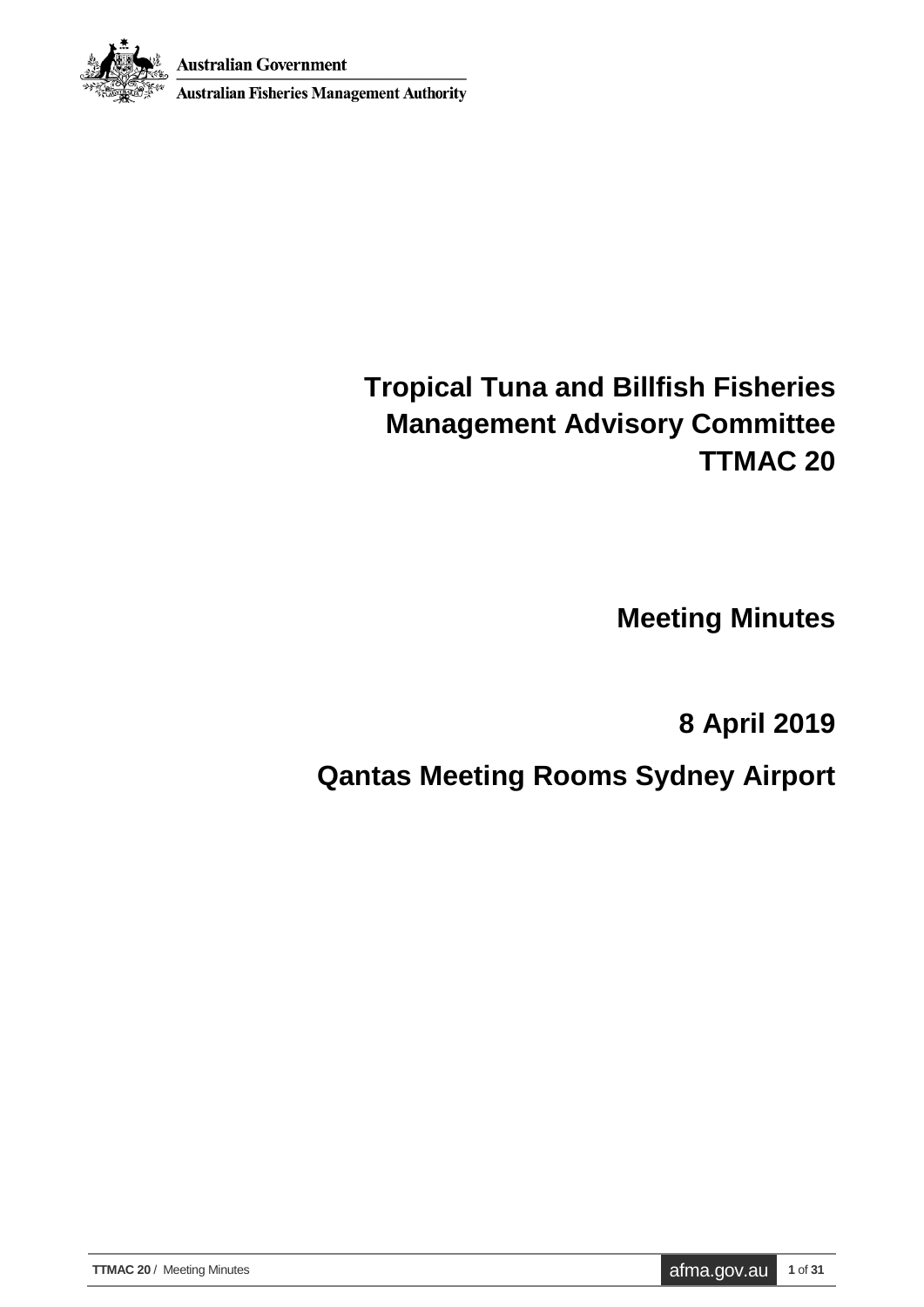# **Contents**

| $\mathbf{1}$ . |                                                                          |
|----------------|--------------------------------------------------------------------------|
|                |                                                                          |
|                |                                                                          |
|                |                                                                          |
|                |                                                                          |
|                |                                                                          |
|                | 1.6. Intersessional correspondence between TTMAC 19 and TTMAC 20 15      |
| 2.             |                                                                          |
|                |                                                                          |
|                | 2.2. AFMA Management update on upcoming SBT longline season  17          |
|                |                                                                          |
|                |                                                                          |
|                |                                                                          |
|                |                                                                          |
|                |                                                                          |
|                | 2.7. General update from members, invited participants and observers  21 |
| 3.             |                                                                          |
|                |                                                                          |
|                |                                                                          |
|                |                                                                          |
|                |                                                                          |
| 3.5            |                                                                          |
| 3.6            |                                                                          |
| 94             |                                                                          |
| 5              |                                                                          |
|                |                                                                          |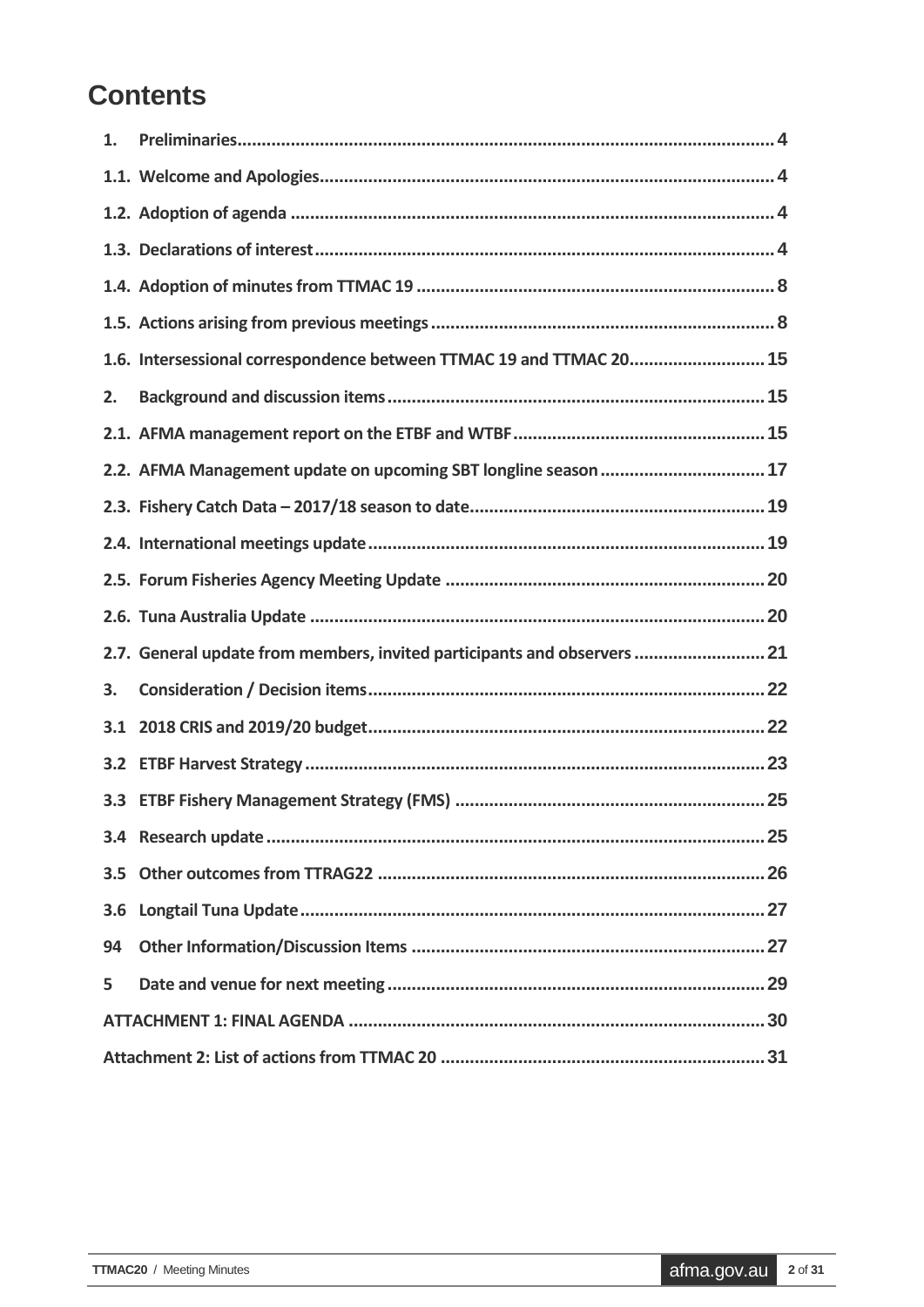| Table 1 Members, invited participants and invited observed in attendance at TTMAC 20  4         |  |
|-------------------------------------------------------------------------------------------------|--|
| Table 2 Declared interests of members, invited participants and invited observers at TTMAC 20 5 |  |
|                                                                                                 |  |
|                                                                                                 |  |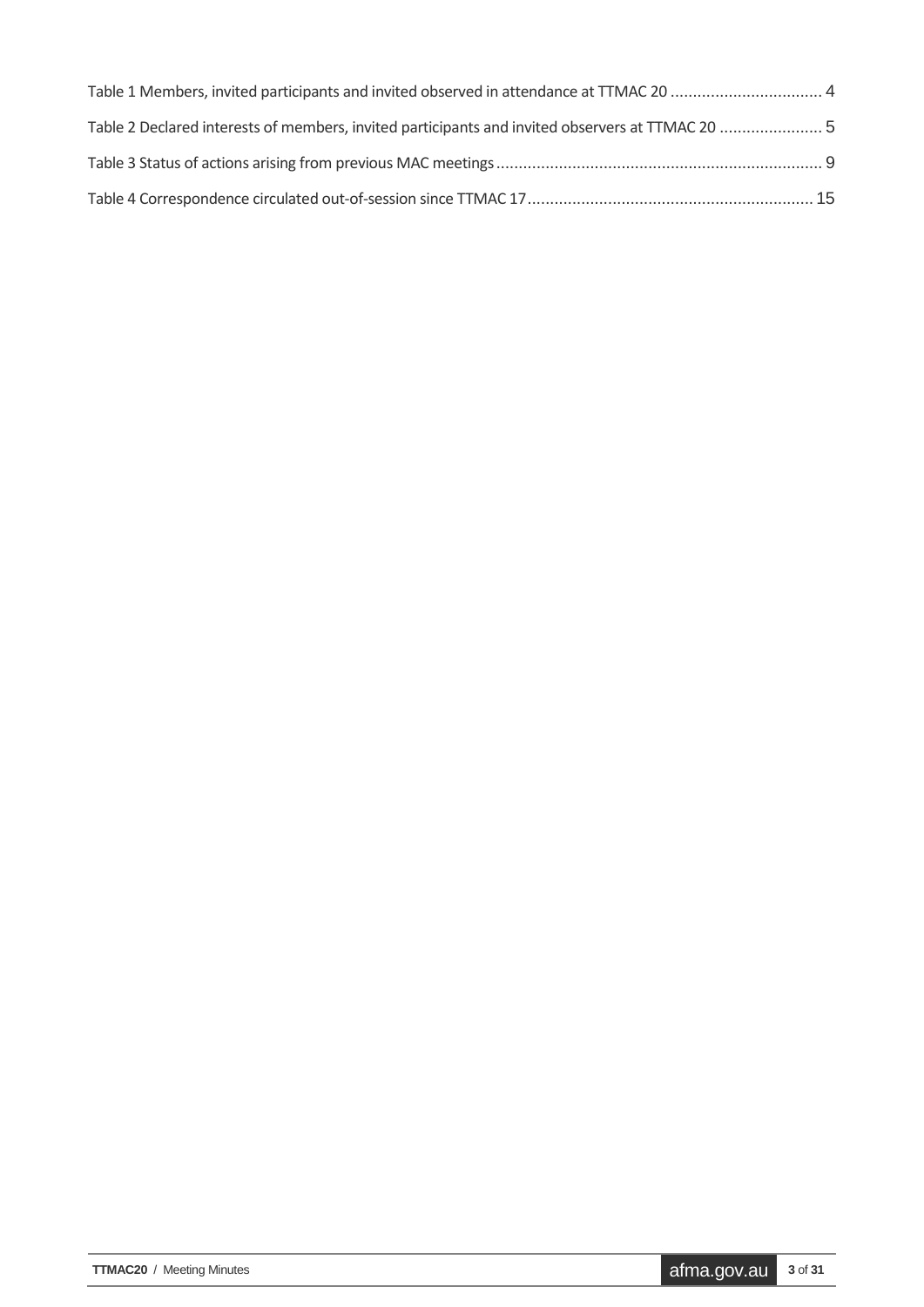## <span id="page-3-0"></span>**1. Preliminaries**

#### <span id="page-3-1"></span>**1.1.Welcome and Apologies**

- 1. The Chair, Ms Catherine Sayer, opened the meeting at 8:50am and welcomed members, invited participants and observers to the  $20<sup>th</sup>$  meeting of the Tropical Tuna Management Advisory Committee (TTMAC 20).
- <span id="page-3-4"></span>2. The following participants were in attendance at the meeting:

**Table 1 Members, invited participants and observers in attendance at TTMAC 20**

| <b>Members</b>              |                                                         |
|-----------------------------|---------------------------------------------------------|
| Ms Catherine Sayer          | Chair                                                   |
| <b>Mr Trent Timmiss</b>     | <b>AFMA Member</b>                                      |
| Mr Terry Romaro OAM         | <b>Industry Member</b>                                  |
| Mr Pavo Walker              | <b>Industry Member</b>                                  |
| Mr Grahame A Williams OAM   | Recreational/Charter Fishing Member                     |
| <b>Ms Alice McDonald</b>    | <b>Environment Member</b>                               |
| Dr Robert Campbell          | <b>Research Member</b>                                  |
| <b>Invited Participants</b> |                                                         |
| Mr Gary Heilmann            | Industry representative                                 |
| Mr Ian Bladin               | <b>Recreational/Charter Fishing</b>                     |
| <b>Mr David Ellis</b>       | Tuna Australia                                          |
| Mr Brian Jeffriess AM       | <b>Australian SBT Industry Association</b>              |
| Mr Paul Williams            | Industry representative                                 |
| <b>Observers</b>            |                                                         |
| Mr Mat Kertesz              | Department of Agriculture and Water<br><b>Resources</b> |
| Dr Don Bromhead             | <b>AFMA</b>                                             |
| <b>Executive Officer</b>    |                                                         |
| Ms Sara Murphy              | <b>AFMA</b>                                             |

3. Apologies were received from Mr Rowan Lamason, Mr Paul Lavalle and Mr Phil Bolton.

## <span id="page-3-2"></span>**1.2.Adoption of agenda**

- 4. The agenda (Attachment 1) was adopted by TTMAC with amendment as follows:
	- i. Agenda item 4.1 should refer to WTBF not ETBF.

#### <span id="page-3-3"></span>**1.3.Declarations of interest**

5. The Chair stated that as outlined in the Fisheries Administration Act 1991 and Fisheries Management Paper 1, all members and invited participants of TTMAC must declare any interests in tropical tuna fisheries as they relate to specific agenda items at the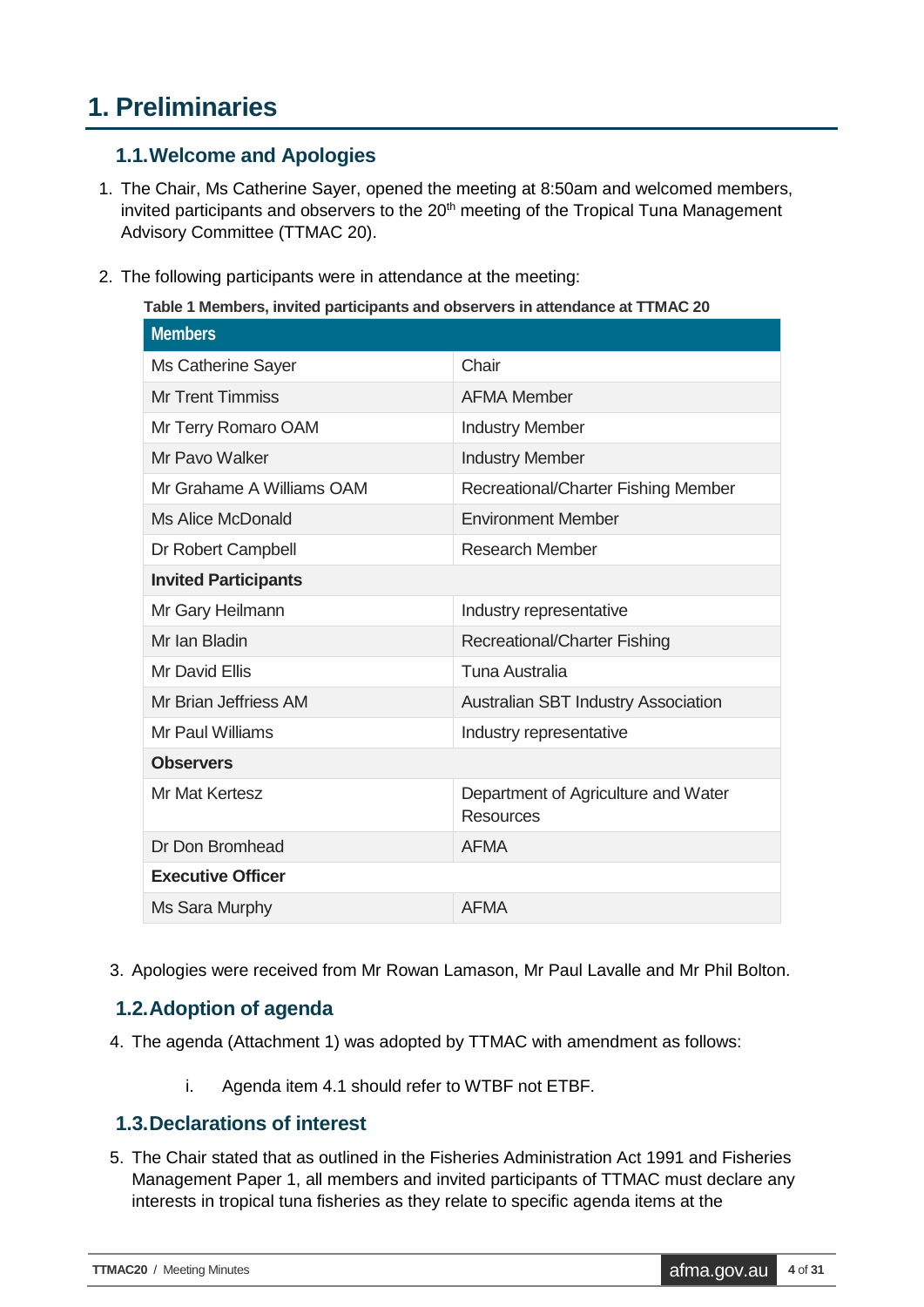commencement of the meeting (Table 1). TTMAC noted that if a member or invited participant discloses an interest in an agenda item, the person must absent themselves from the meeting while TTMAC makes a decision as to whether they can participate in the discussion and in the making of recommendations, or remain absent from the meeting for the agenda item. The attendees declared their conflict of interests as follows:

| <b>Name</b>             | <b>Declared Interests</b>                                                                                                                                                                                                                                                                                                                                                                                                                                                                                                                                                                                                                                                                                                                                                                                                                                                | <b>Agenda Items</b><br><b>Relevant to</b><br><b>Declared</b><br><b>Interests</b> |
|-------------------------|--------------------------------------------------------------------------------------------------------------------------------------------------------------------------------------------------------------------------------------------------------------------------------------------------------------------------------------------------------------------------------------------------------------------------------------------------------------------------------------------------------------------------------------------------------------------------------------------------------------------------------------------------------------------------------------------------------------------------------------------------------------------------------------------------------------------------------------------------------------------------|----------------------------------------------------------------------------------|
| <b>Members</b>          |                                                                                                                                                                                                                                                                                                                                                                                                                                                                                                                                                                                                                                                                                                                                                                                                                                                                          |                                                                                  |
| Ms Catherine Sayer      | Chair TTMAC, CEO of Food South Australia. No<br>pecuniary interests in tropical tuna fisheries.<br>Aquaculture Tenure Allocation Board member,<br>Glenelg Football Club Board member.                                                                                                                                                                                                                                                                                                                                                                                                                                                                                                                                                                                                                                                                                    | <b>Nil</b>                                                                       |
| <b>Mr Trent Timmiss</b> | Employee of AFMA, no pecuniary interests in<br>tropical tuna fisheries.                                                                                                                                                                                                                                                                                                                                                                                                                                                                                                                                                                                                                                                                                                                                                                                                  | <b>Nil</b>                                                                       |
| Mr Terry Romaro OAM     | Director of a company that owns Eastern Tuna<br>and Billfish Fishery (ETBF) boat statutory fishing<br>rights (SFRs), minor line SFRs, ETBF longline<br>SFRs, Western Tuna and Billfish Fishery (WTBF)<br>boat SFRs, WTBF longline SFRs, Coral Sea Trawl<br>permit, Western Skipjack Tuna Fishery (WSTF)<br>purse seine permit, Small Pelagic Fishery (SPF)<br>purse seine, mid-water trawl SFRs, and SPF quota<br>SFRs. Shareholder of a company that owns<br>shares in a proposal to fish with foreign longliners<br>in the WTBF. Industry member on Southern<br>Bluefin Tuna (SBT) MAC and industry<br>representative at the Commission for the<br>Conservation of SBT (CCSBT). Invited participant<br>for squidRAG and squid concession holder.<br>Alternate on the Board of Tuna Australia. Member<br>of the Southern and Western Marine Park<br>Advisory Committee. | 3.1, 3.2, 3.3, 3.6                                                               |
| Mr Paul Lavalle         | Director of a company that owns ETBF boat SFRs,<br>minor line SFRs and ETBF quota SFRs for all five<br>species. Director and member of fish receiving co-<br>operative. Board member of Tuna Australia.                                                                                                                                                                                                                                                                                                                                                                                                                                                                                                                                                                                                                                                                  | Apology                                                                          |
| Mr Pavo Walker          | Owner of several ETBF boat SFRs, and ETBF<br>quota SFRs for all five species. Holds a Coral Sea<br>permit and minor line permit.                                                                                                                                                                                                                                                                                                                                                                                                                                                                                                                                                                                                                                                                                                                                         | 3.1, 3.2, 3.3.                                                                   |
| Dr Robert Campbell      | Employee of the Commonwealth Scientific and<br>Industrial Research Organisation (CSIRO), no<br>pecuniary interests in Australian tropical tuna<br>fisheries. Actively engaged in research on the<br>ETBF and WTBF. Principal investigator for the                                                                                                                                                                                                                                                                                                                                                                                                                                                                                                                                                                                                                        | Nil                                                                              |

#### <span id="page-4-0"></span>**Table 2 Declared interests of members, invited participants and invited observers at TTMAC 20**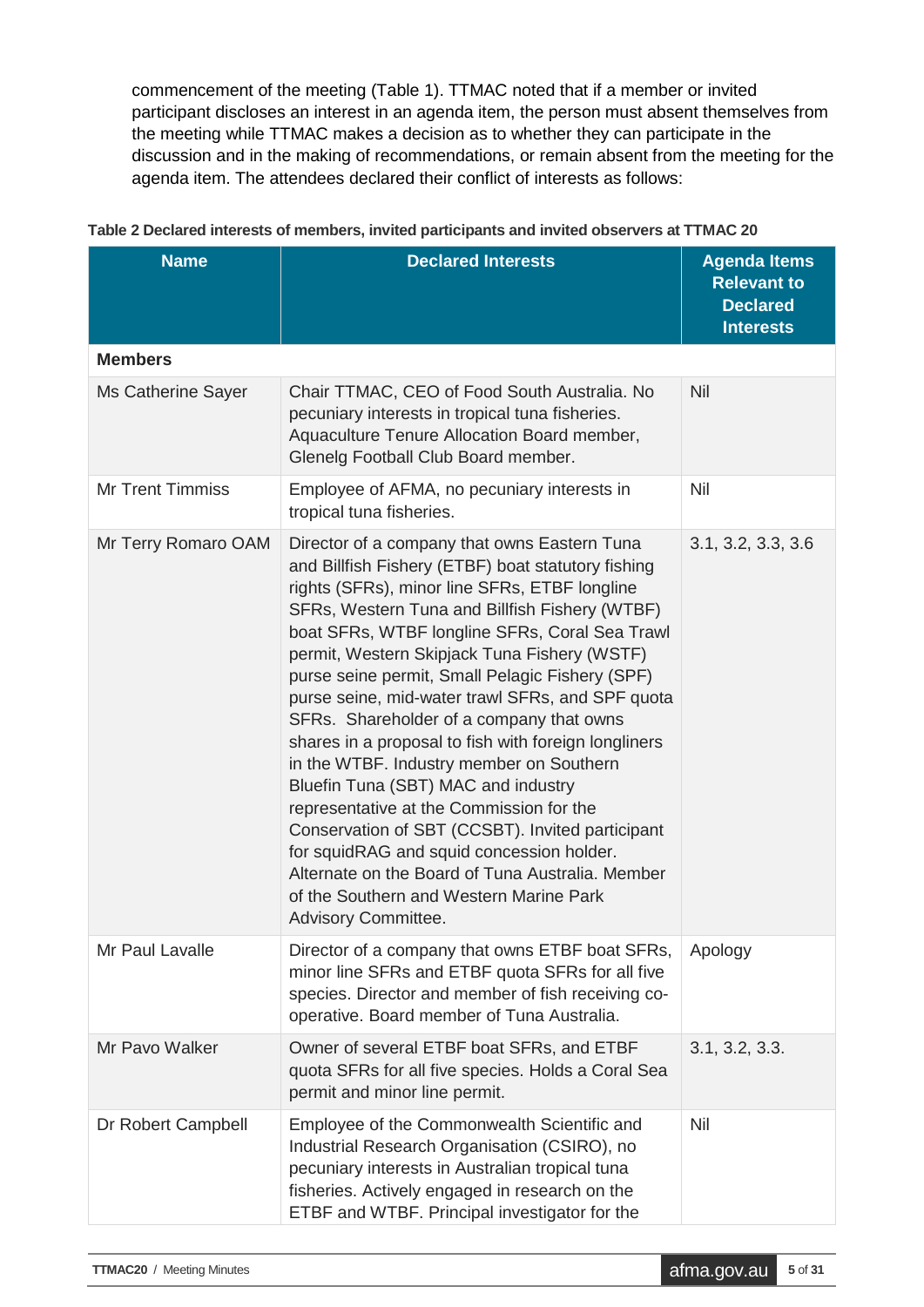| <b>Name</b>                         | <b>Declared Interests</b>                                                                                                                                                                                                                                                                                | <b>Agenda Items</b><br><b>Relevant to</b><br><b>Declared</b><br><b>Interests</b> |
|-------------------------------------|----------------------------------------------------------------------------------------------------------------------------------------------------------------------------------------------------------------------------------------------------------------------------------------------------------|----------------------------------------------------------------------------------|
|                                     | research project: Data management, provision of<br>fishery indicators and implementation of the<br>harvest strategies for Australia's tropical tuna<br>fisheries.                                                                                                                                        |                                                                                  |
| Mr Grahame A<br><b>Williams OAM</b> | Past President of the Game Fishing Association of<br>Australia, Treasurer and Records Officer of the<br>NSW Game Fishing Association and Game<br>Fishing Association Australia Executive Officer. No<br>pecuniary interests in tropical tuna fisheries.<br>Member of the NSW Recreational Fishing Trust. | 3.6                                                                              |
| Alice McDonald                      | No pecuniary interests but currently consulting<br>with the Forum Fisheries Agency (FFA).                                                                                                                                                                                                                | Nil                                                                              |
| <b>Executive Officer</b>            |                                                                                                                                                                                                                                                                                                          |                                                                                  |
| Ms Sara Murphy                      | Employee of AFMA, no pecuniary interests in<br>tropical tuna fisheries.                                                                                                                                                                                                                                  | Nil                                                                              |
| <b>Invited Participants</b>         |                                                                                                                                                                                                                                                                                                          |                                                                                  |
| Mr David Ellis                      | CEO of Tuna Australia (industry association),<br>previously involved in the SA tuna fishery,<br>Managing Director of consultancy company (David<br>Ellis and Associates.                                                                                                                                 | 3.1, 3.2, 3.3.                                                                   |
| Mr Paul Williams                    | Director of a company that holds ETBF boat SFR<br>and ETBF longline SFRs, minor line SFRs and a<br>Commonwealth fish receiver permit. Member of<br><b>TTRAG.</b> Board member of Tuna Australia.                                                                                                         | 3.1, 3.2, 3.3.                                                                   |
| Mr Gary Heilmann                    | Director of companies that hold a fish receiver<br>permit and a Coral Sea permit. Member of<br>TTRAG.                                                                                                                                                                                                    | 3.1, 3.2, 3.3.                                                                   |
| Mr Brian Jeffriess AM               | CEO of Australian Southern Bluefin Tuna Industry<br>Association.                                                                                                                                                                                                                                         | 2.7 Industry<br>update (the<br>update is<br>provided for<br>information only)    |
| Mr Ian Bladin                       | Game Fishing Association of Australia executive,<br>Queensland Game Fishing Association and<br>charter boat owner, no pecuniary interests in<br>tropical tuna fisheries.                                                                                                                                 | 3.6                                                                              |
| <b>Observers</b>                    |                                                                                                                                                                                                                                                                                                          |                                                                                  |
| Mr Mat Kertesz                      | Employee of the Department of Agriculture and<br>Water Resources, no pecuniary interests in<br>tropical tuna fisheries.                                                                                                                                                                                  | Nil                                                                              |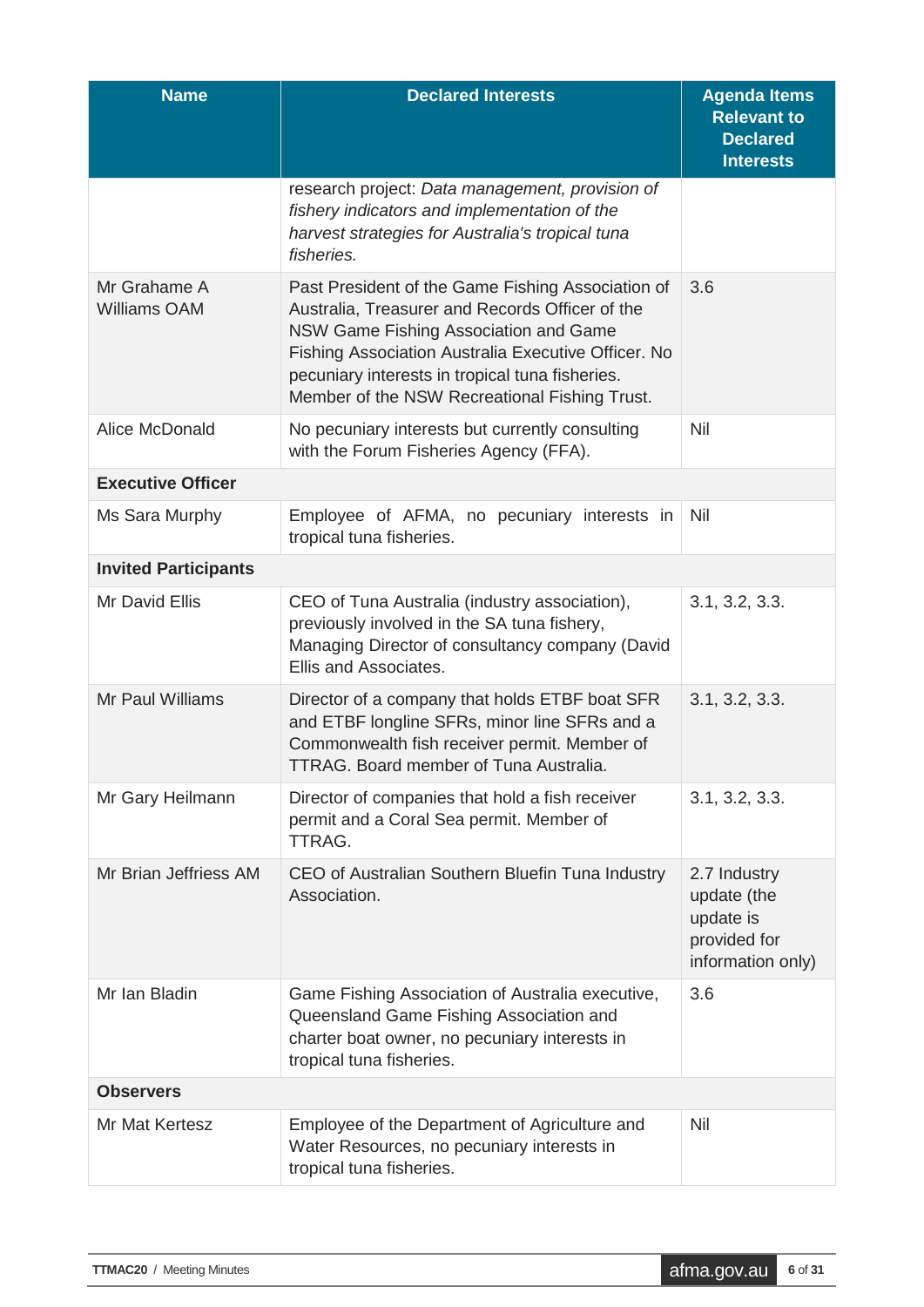| <b>Name</b>     | <b>Declared Interests</b>                                               | <b>Agenda Items</b><br><b>Relevant to</b><br>Declared<br><b>Interests</b> |
|-----------------|-------------------------------------------------------------------------|---------------------------------------------------------------------------|
| Dr Don Bromhead | Employee of AFMA, no pecuniary interests in<br>tropical tuna fisheries. | Nil                                                                       |

- 6. The following invited participant declared an interest in relation to Agenda Item 2.7 General Updates: Mr Brian Jeffriess AM.
- 7. The following members and invited participants declared interests under Agenda Item 3: Mr Terry Romaro OAM, Mr Pavo Walker, Mr David Ellis, Mr Paul Williams and Mr Paul Lavalle.
- 8. As per requirements, each of the above MAC members sequentially, and separately, left the room, and in each case, remaining members of TTMAC agreed that the member should be allowed to return for all discussions and recommendations made under Agenda Items 2 and 3.
- 9. The following members and invited participants declared interests under Agenda Items 2 and 3:
	- i. Mr Brian Jeffriess AM as per requirements as a MAC invited participant who has declared interests under an agenda item, Mr Jeffriess left the room. The remaining members of TTMAC agreed that Mr Jeffriess should be allowed to return for all discussions under Agenda Item 2.
	- ii. Mr Terry Romaro OAM as per requirements as a MAC member who has declared interests under an agenda item, Mr Romaro left the room. The remaining members of TTMAC agreed that Mr Romaro should be allowed to return for all discussions and recommendations made under Agenda Item 3.
	- iii. Mr Pavo Walker as per requirements as a MAC member who has declared interests under an agenda item, Mr Walker left the room. The remaining members of TTMAC agreed that Mr Walker should be allowed to return for all discussions and recommendations made under Agenda Item 3.
	- iv. Mr David Ellis as per requirements as a MAC invited participant who has declared interests under an agenda item, Mr Ellis left the room. The remaining members of TTMAC agreed that Mr Ellis should be allowed to return for all discussions and recommendations made under Agenda Item 3.
	- v. Mr Paul Williams as per requirements as a MAC invited participant who has declared interests under an agenda item, Mr Williams left the room. The remaining members of TTMAC agreed that Mr Williams should be allowed to return for all discussions and recommendations made under Agenda Item 3.
	- vi. Mr Gary Heilmann as per requirements as a MAC invited observer who has declared interests under an agenda item, Mr Heilmann left the room. The remaining members of TTMAC agreed that Mr Heilmann should be allowed to return for all discussions and recommendations made under Agenda Item 3.
	- vii. Mr Grahame Williams as per requirements as a MAC member who has declared interests under an agenda item, Mr Williams left the room. The remaining members of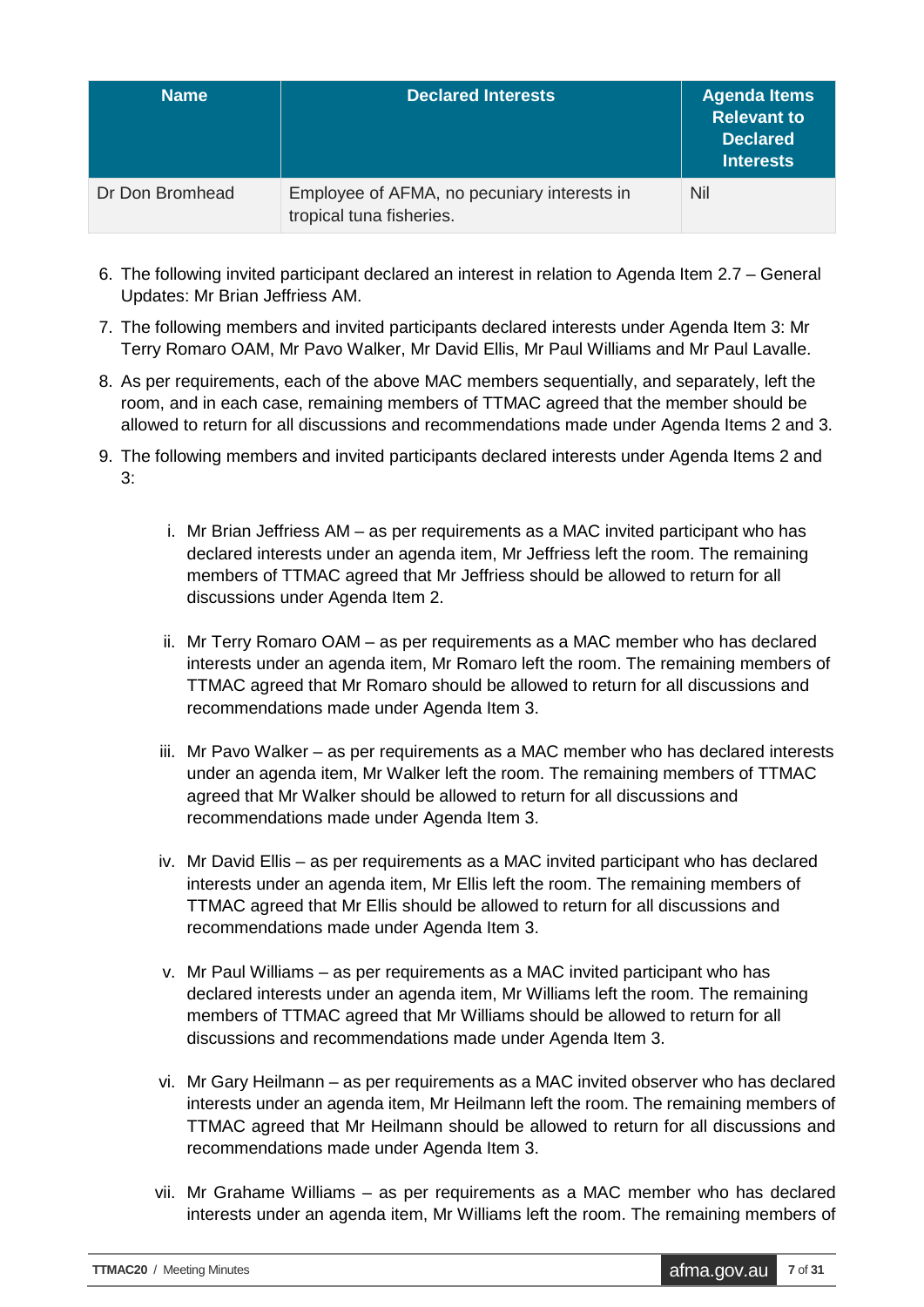TTMAC agreed that Mr Williams should be allowed to return for all discussions and recommendations made under Agenda Item 3.

viii. Mr Ian Bladin – as per requirements as a MAC invited participant who has declared interests under an agenda item, Mr Bladin left the room. The remaining members of TTMAC agreed that Mr Bladin should be allowed to return for all discussions and recommendations made under Agenda Item 3.

#### <span id="page-7-0"></span>**1.4.Adoption of minutes from TTMAC 19**

- 10. The draft minutes from TTMAC 19 were circulated for comment on 20 October 2018.
- 11. Comments were received from Dr Rob Campbell, Mr David Ellis, Mr Brian Jeffriess AM and Ms Catherine Sayer.
- 12. The minutes were amended on 19 March by AFMA staff to remove a duplicated action item, which was a clerical error.
- 13. All comments have been incorporated and the minutes finalised for adoption.
- 14. The MAC endorsed the final draft of the minutes with no further amendment.

#### <span id="page-7-1"></span>**1.5.Actions arising from previous meetings**

15. The MAC discussed the action items arising from previous meetings and commented on the progress of items (Table 3). A list of actions made at TTMAC 20 is provided in Attachment 2 and the end of this document.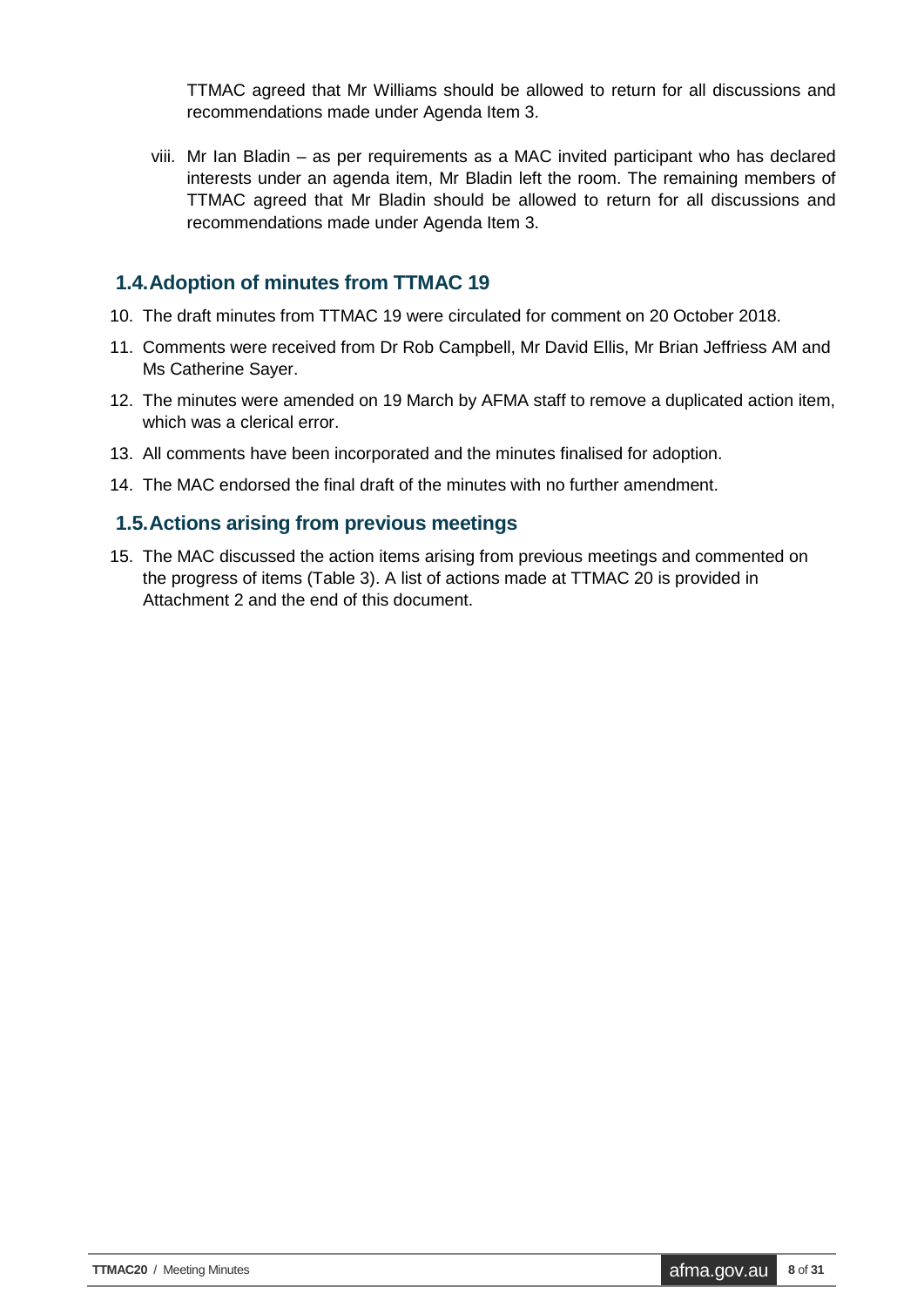**Table 3 Status of actions arising from previous MAC meetings**

<span id="page-8-0"></span>

| <b>Item</b> | <b>Meeting</b><br>raised                      | <b>Issues</b>                       | <b>Action</b>                                                                                                                                                           | <b>Responsi</b><br><b>bility</b> | Status (reported prior to the meeting)                                                                                                                                                                                                                                                                                                                                                                                | <b>Discussion at TTMAC 20</b>                                                                                                                                                                                                                                                                                                                                                                                                                                                                                                                                                                                                                                                                                                                                                                       |
|-------------|-----------------------------------------------|-------------------------------------|-------------------------------------------------------------------------------------------------------------------------------------------------------------------------|----------------------------------|-----------------------------------------------------------------------------------------------------------------------------------------------------------------------------------------------------------------------------------------------------------------------------------------------------------------------------------------------------------------------------------------------------------------------|-----------------------------------------------------------------------------------------------------------------------------------------------------------------------------------------------------------------------------------------------------------------------------------------------------------------------------------------------------------------------------------------------------------------------------------------------------------------------------------------------------------------------------------------------------------------------------------------------------------------------------------------------------------------------------------------------------------------------------------------------------------------------------------------------------|
|             | <b>TTMAC</b><br>$14 -$<br>action<br>arising 3 | <b>WTBF</b><br>shark trip<br>limits | A change to the<br><b>WTBF</b> shark trip<br>limits from per<br>trip to per day to<br>be investigated<br>and discussed<br>with the Western<br>Australian<br>Government. | <b>AFMA</b>                      | <b>Ongoing AFMA has contacted WA Fisheries,</b><br>who have sought additional information.<br>Landings of shark in WTBF are currently very<br>low so this action has been a low priority for<br>AFMA. Issue discussed at TTMAC 17 - AFMA<br>member and TA invited participant agreed to try<br>to progress issue out of session, with<br>engagement with WA fisheries ongoing. No<br>further progress since TTMAC 18. | An industry member commented<br>that Industry believe this situation<br>is not fair to boats doing longer<br>trips and that the limits should<br>apply per day not per trip.<br>The AFMA member noted that<br>shark trip limits are set under the<br>OCS arrangements so AFMA<br>must work through this issue with<br>the States and that OCS<br>arrangements are complicated,<br>time-consuming and therefore<br>expensive to change. AFMA has<br>previously contacted WA but there<br>has been no further follow-up.<br>AFMA will assess if the cost<br>benefit is there – shark<br>management in WA is a high<br>profile and political issue.<br><b>ACTION</b> - AFMA to consult with<br>relevant operator (Ray Davies) to<br>establish if there is a need to<br>follow up on WTBF shark limits. |

| afma.gov.au 9 of 31<br><b>TTMAC20</b> / Meeting Minutes |  |
|---------------------------------------------------------|--|
|---------------------------------------------------------|--|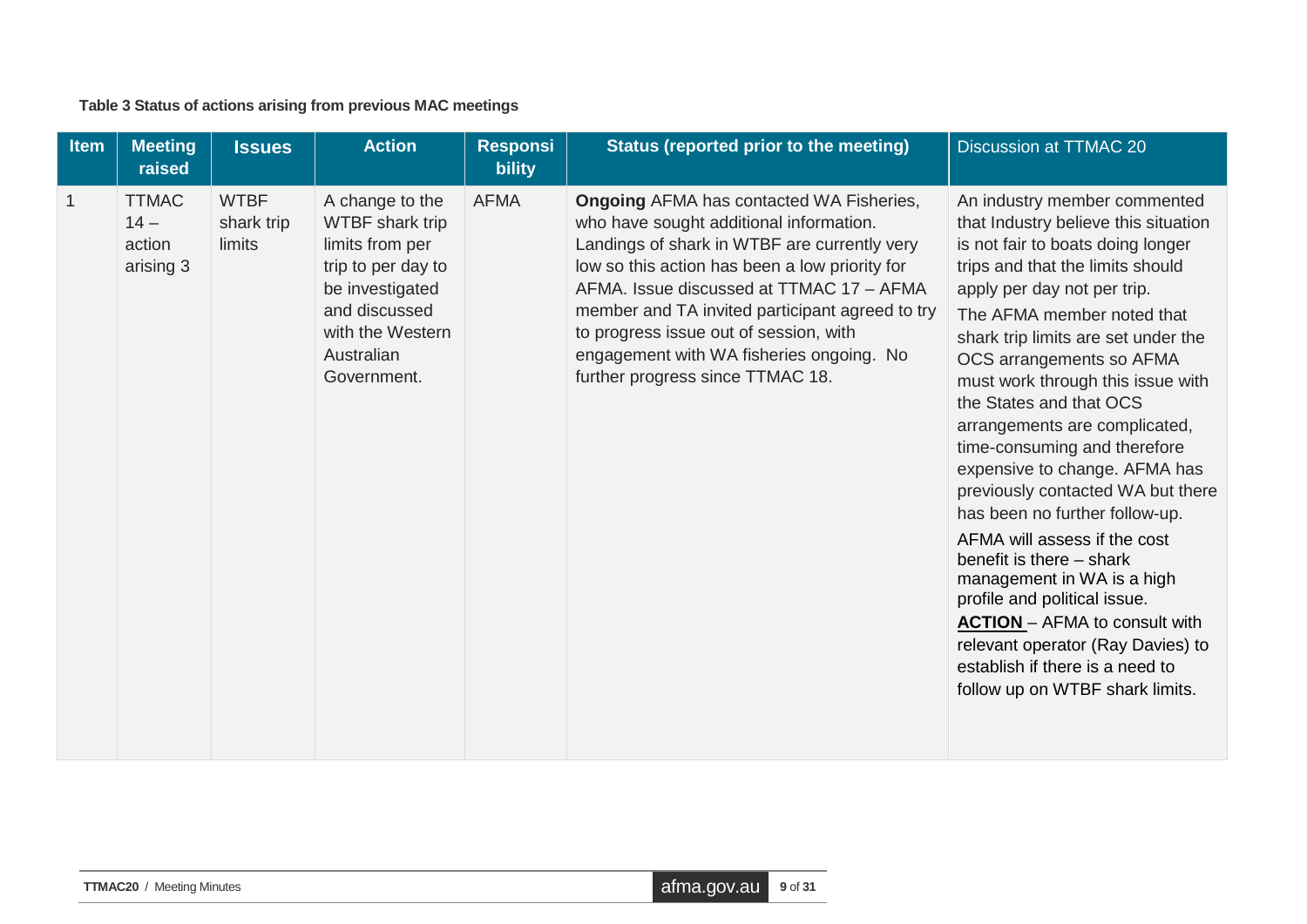| Item | <b>Meeting</b><br>raised                      | <b>Issues</b>                                                                                                                                                                                                            | <b>Action</b>                                                                                                                                                                                                                                           | <b>Responsi</b><br><b>bility</b> | Status (reported prior to the meeting)                                                                                                                                                                                                                                                            | <b>Discussion at TTMAC 20</b> |
|------|-----------------------------------------------|--------------------------------------------------------------------------------------------------------------------------------------------------------------------------------------------------------------------------|---------------------------------------------------------------------------------------------------------------------------------------------------------------------------------------------------------------------------------------------------------|----------------------------------|---------------------------------------------------------------------------------------------------------------------------------------------------------------------------------------------------------------------------------------------------------------------------------------------------|-------------------------------|
| 2    | <b>TTMAC</b><br>$17 -$<br>action<br>arising 2 | Follow up<br>on work<br>undertaken<br>by AFMA's<br>economic<br>working<br>group<br>(arose out<br>of<br>discussion<br>during 3.5<br>Research<br>Update)                                                                   | AFMA to follow<br>up on the work<br>being undertaken<br>by AFMA's<br>economic<br>working group for<br>outcomes of<br>relevance to the<br><b>ETBF</b>                                                                                                    | <b>AFMA</b>                      | <b>Ongoing.</b> This action is ongoing to provide the<br>MAC with information on the work being done<br>by the economic working group.<br>An update will be provided as part of the AFMA<br>Management Report at Agenda Item 2.1                                                                  | Noted                         |
| 3    | <b>TTMAC</b><br>$17 -$<br>action<br>arising 3 | <b>TTRAG</b><br>has<br>discussed<br>how to best<br>utilise the<br>economic<br>data that is<br>currently<br>available<br>for the<br>ETBF and<br>whether<br>there are<br>economic<br>indicators<br>that can be<br>provided | The MAC<br>recommended<br>the TTRAG<br>Economic<br><b>Working Group</b><br>comprised of<br>Tuna Australia,<br>AFMA, ABARES<br>and the RAG<br>economic<br>member further<br>explore the need<br>and options for<br>collecting<br>economic<br>information | <b>TTRAG</b><br>Subcommit<br>tee | <b>Complete:</b> The AFMA member will provide a<br>verbal update under 2.1. The TTRAG<br>economics sub-group met and held a workshop<br>at AFMA in February 2019, with some members<br>of the AFMA economic working group present<br>to discuss economic data collection relevant to<br>the ETBF. | <b>Noted</b>                  |

| <b>TTMAC20</b> / Meeting Minutes | $\alpha$ afma.gov.au $\alpha$ 10 of 31 |  |
|----------------------------------|----------------------------------------|--|
|----------------------------------|----------------------------------------|--|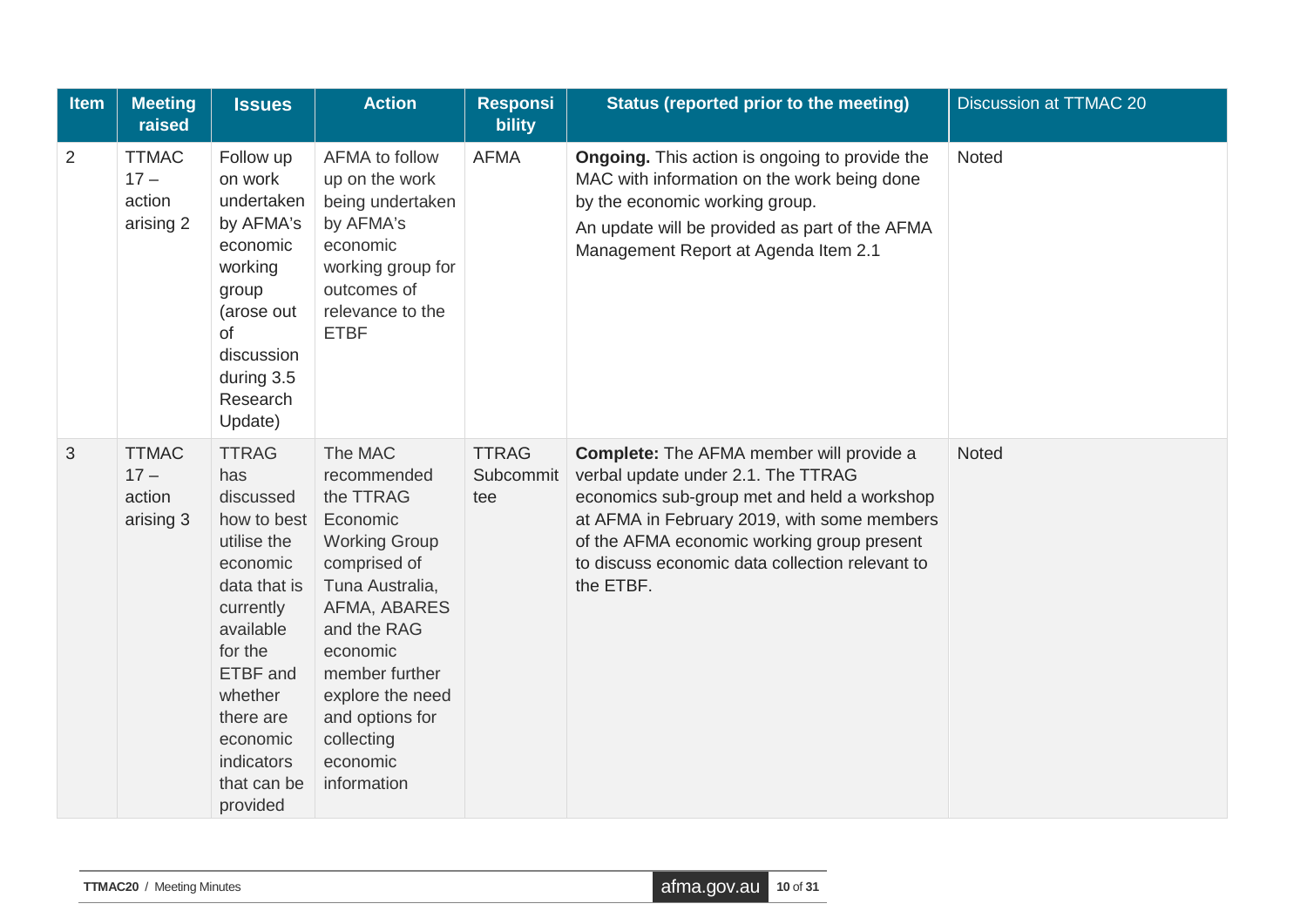| <b>Item</b> | <b>Meeting</b><br>raised                      | <b>Issues</b>                                                                           | <b>Action</b>                                                                                                      | <b>Responsi</b><br><b>bility</b>                 | <b>Status (reported prior to the meeting)</b>                                                                                                                                                                                                                                                                                         | <b>Discussion at TTMAC 20</b>                                                                                                                                                                    |
|-------------|-----------------------------------------------|-----------------------------------------------------------------------------------------|--------------------------------------------------------------------------------------------------------------------|--------------------------------------------------|---------------------------------------------------------------------------------------------------------------------------------------------------------------------------------------------------------------------------------------------------------------------------------------------------------------------------------------|--------------------------------------------------------------------------------------------------------------------------------------------------------------------------------------------------|
|             |                                               | alongside<br>the RBCC<br>advice that<br>is given to<br>the MAC<br>and<br>Commissio<br>n |                                                                                                                    |                                                  |                                                                                                                                                                                                                                                                                                                                       |                                                                                                                                                                                                  |
| 4           | <b>TTMAC</b><br>$18 -$<br>action<br>arising 1 | <b>FMS</b><br>Chapters                                                                  | David Ellis and<br>Don Bromhead<br>to work out of<br>session on FMS<br>chapters still<br>requiring<br>development. | <b>David Ellis</b><br>and Don<br><b>Bromhead</b> | <b>Complete: AFMA and Tuna Australia have</b><br>discussed the draft FMS both out of session<br>and in TTRAG. The final draft for TTMAC<br>comment and endorsement will be discussed<br>under Agenda Item 3.4.                                                                                                                        | <b>Noted</b>                                                                                                                                                                                     |
| 5           | <b>TTMAC</b><br>$18 -$<br>action<br>arising 2 | <b>Bycatch</b><br>Handling<br>Workshops<br>during<br>2018                               | <b>TTMAC EO to</b><br>keep MAC<br>informed of<br>details of<br><b>Bycatch</b><br>Handling<br>Workshops.            | <b>TTMAC</b><br>EO                               | <b>Complete:</b> Bycatch Handling Workshops were<br>conducted in Ulladulla (May) and Mooloolaba<br>(July). AFMA is looking for further workshops<br>over next 12 months. The workshops aim to<br>provide advice on, and allow feedback and<br>discussion with industry with particular regards<br>to turtle and seabird interactions. | The AFMA observer discussed<br>the possibility of the Tuna Team<br>conducting further Bycatch<br>Handling Workshops during 2019<br>depending on several factors<br>including staffing resources. |
| 6           | <b>TTMAC</b><br>$18 -$<br>action<br>arising 4 | Turtle<br>interactions                                                                  | AFMA to work<br>with CSIRO<br>(Need local<br>content satellite<br>tagging data) to<br>investigate data             | <b>AFMA</b>                                      | <b>Ongoing: AFMA is consolidating relevant</b><br>information regarding marine turtle species<br>occurring in the ETBF such as breeding<br>seasons and grounds and is looking at ways to<br>identify marine areas likely to have turtle<br>interactions, in conjunction with ABARES. Initial                                          | <b>TTMAC</b> noted this work is<br>ongoing.                                                                                                                                                      |

| <b>TTMAC20</b> / Meeting Minutes | afma.gov.au 11 of 31 |  |
|----------------------------------|----------------------|--|
|----------------------------------|----------------------|--|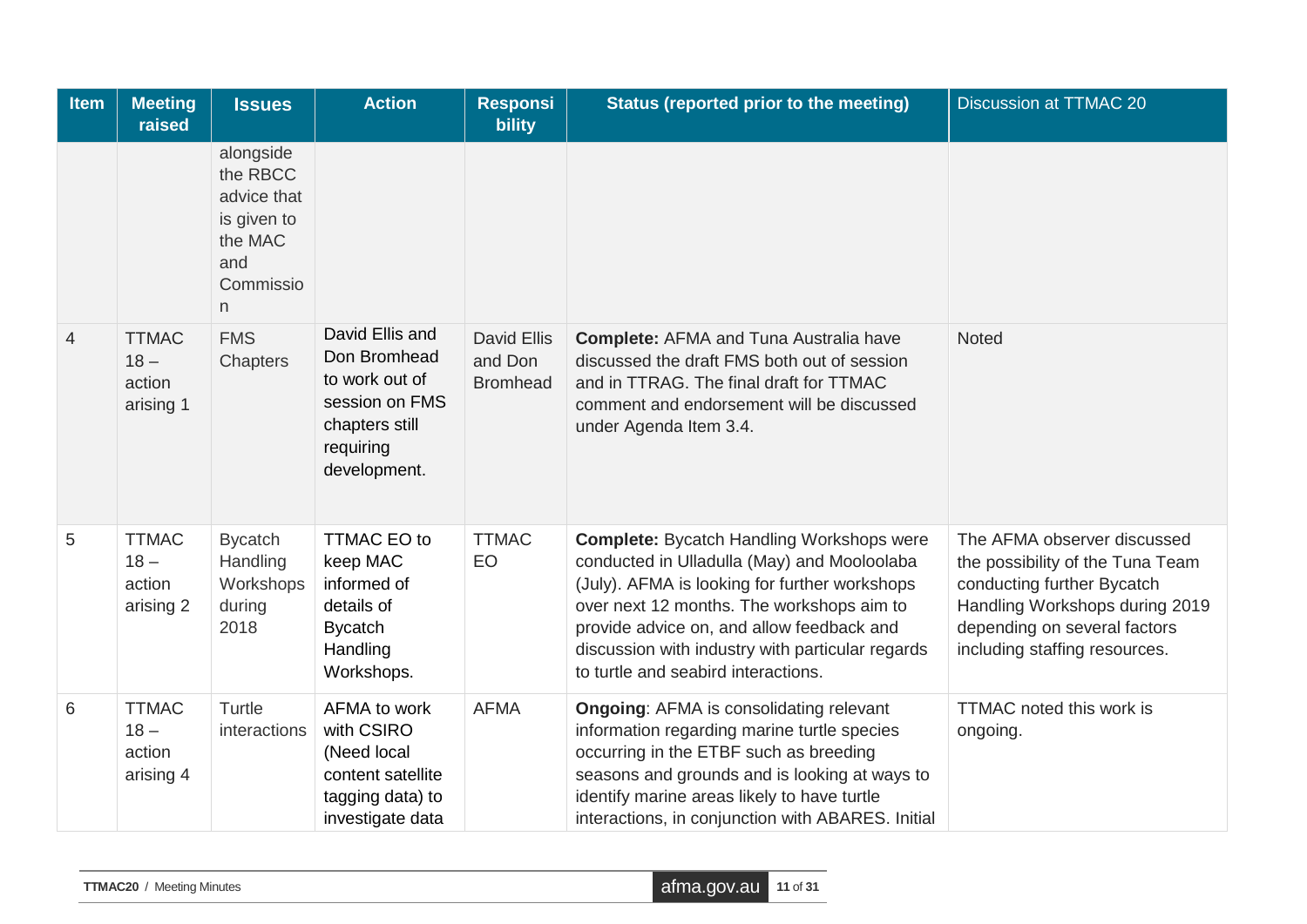| <b>Item</b>    | <b>Meeting</b><br>raised | <b>Issues</b>                               | <b>Action</b>                                                                                                                                              | <b>Responsi</b><br><b>bility</b>      | Status (reported prior to the meeting)                                                                                                                                                                                         | <b>Discussion at TTMAC 20</b>                                                                                                                              |
|----------------|--------------------------|---------------------------------------------|------------------------------------------------------------------------------------------------------------------------------------------------------------|---------------------------------------|--------------------------------------------------------------------------------------------------------------------------------------------------------------------------------------------------------------------------------|------------------------------------------------------------------------------------------------------------------------------------------------------------|
|                |                          |                                             | content required<br>and the<br>possibility of<br>developing a<br>model to indicate<br>most likely turtle<br>interaction hot<br>spots.                      |                                       | analysis was presented to the TTRAG in March<br>and an update provided under Agenda Item 4.6.                                                                                                                                  |                                                                                                                                                            |
| $\overline{7}$ | <b>TTMAC</b><br>19       | <b>TCC</b><br>Summary                       | AFMA to provide<br>an update<br>summary from<br>the WCPFC<br>Technical<br>Compliance<br>Committee<br>meeting and<br>send to TTMAC<br>out of session        | <b>AFMA</b>                           | <b>Completed:</b> A link to the summary report<br>(https://www.wcpfc.int/node/32613) was<br>circulated by email with the TTMAC20 meeting<br>papers. DAWR will be requested to provide a<br>"summary of the summary" in future. | Link was sent out with meeting<br>notes. Department of Agriculture<br>and Water Resources agreed to<br>circulate summaries of future<br>meetings to TTMAC. |
| 8              | <b>TTMAC</b><br>19       | Recreation<br>al fishing<br>tournament<br>S | The recreational<br>member will also<br>follow up with<br><b>NSW Primary</b><br>Industry on<br>recreational<br>tournament<br>dates and<br>provide to AFMA. | <b>NSW</b><br>Recreation<br>al Member | <b>Completed:</b> This was provided by the<br>recreational member and circulated to industry<br>members by AFMA in December 2019.                                                                                              | Noted                                                                                                                                                      |

| <b>TTMAC20</b> / Meeting Minutes | afma.gov.au 12 of 31 |  |
|----------------------------------|----------------------|--|
|----------------------------------|----------------------|--|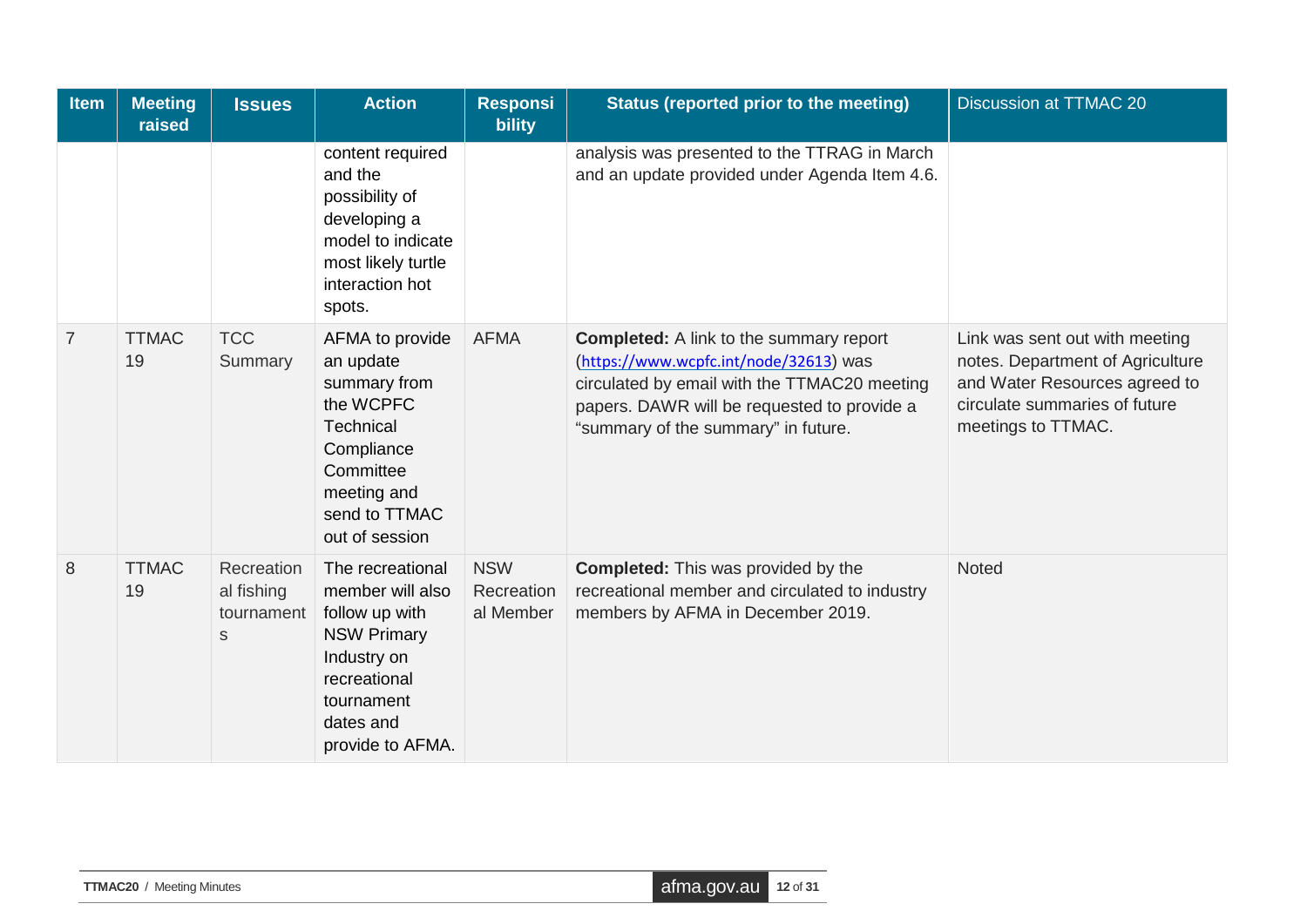| <b>Item</b> | <b>Meeting</b><br>raised | <b>Issues</b>                                 | <b>Action</b>                                                                                                                                                           | <b>Responsi</b><br>bility                                                                | Status (reported prior to the meeting)                                                                                                                                                                             | <b>Discussion at TTMAC 20</b>                                                  |
|-------------|--------------------------|-----------------------------------------------|-------------------------------------------------------------------------------------------------------------------------------------------------------------------------|------------------------------------------------------------------------------------------|--------------------------------------------------------------------------------------------------------------------------------------------------------------------------------------------------------------------|--------------------------------------------------------------------------------|
| 9           | <b>TTMAC</b><br>19       | Longtail<br>tuna catch<br>limit<br>proposal   | Tuna Australia,<br>WAFIC, WTBF<br>industry and<br><b>RecFishWest</b><br>engage in<br>discussion to<br>develop a<br>mutually<br>agreeable cost<br>effective<br>proposal. | Tuna<br>Australia,<br>WAFIC,<br><b>WTBF</b><br>industry<br>and<br><b>RecFishW</b><br>est | <b>Ongoing:</b> This item will be further discussed<br>under agenda item 3.6.                                                                                                                                      | The item was discussed under<br>agenda item 3.6 and was<br>considered complete |
| 10          | <b>TTMAC</b><br>19       | <b>EM Review</b><br>Paper                     | <b>AFMA will</b><br>circulate a draft<br>of the EM review<br>paper to the<br><b>TTMAC</b>                                                                               | <b>AFMA</b>                                                                              | <b>Ongoing:</b> This item will be further discussed<br>under agenda item 4.5.                                                                                                                                      | This paper was sent with meeting<br>notes. This action is now complete         |
| 11          | <b>TTMAC</b><br>19       | <b>TEP</b><br><b>Species</b><br>reports       | AFMA to provide<br><b>TTMAC</b> with<br>updated WTBF<br>protected<br>species reports<br>out of session.                                                                 | <b>AFMA</b>                                                                              | <b>Completed:</b> The updated WTBF protected<br>species reports (all of 2018) have been<br>provided as part of Agenda Item 4.6<br><b>Environment Update.</b>                                                       | Noted                                                                          |
| 12          | <b>TTMAC</b><br>19       | Environme<br>nt / Climate<br>Change<br>policy | AFMA to include<br>updates on<br>climate change<br>research and<br>policy issues in<br>future<br>environment                                                            | <b>AFMA</b>                                                                              | <b>Complete: AFMA environment team has</b><br>provided information on climate change<br>research in the Standing Agenda Item:<br>Environment Update provided to the TTMAC<br>and will continue to do so in future. | Included with agenda item 4.6                                                  |

| <b>TTMAC20</b> / Meeting Minutes | $\blacksquare$ afma.gov.au $\blacksquare$ 13 of 31 |  |
|----------------------------------|----------------------------------------------------|--|
|----------------------------------|----------------------------------------------------|--|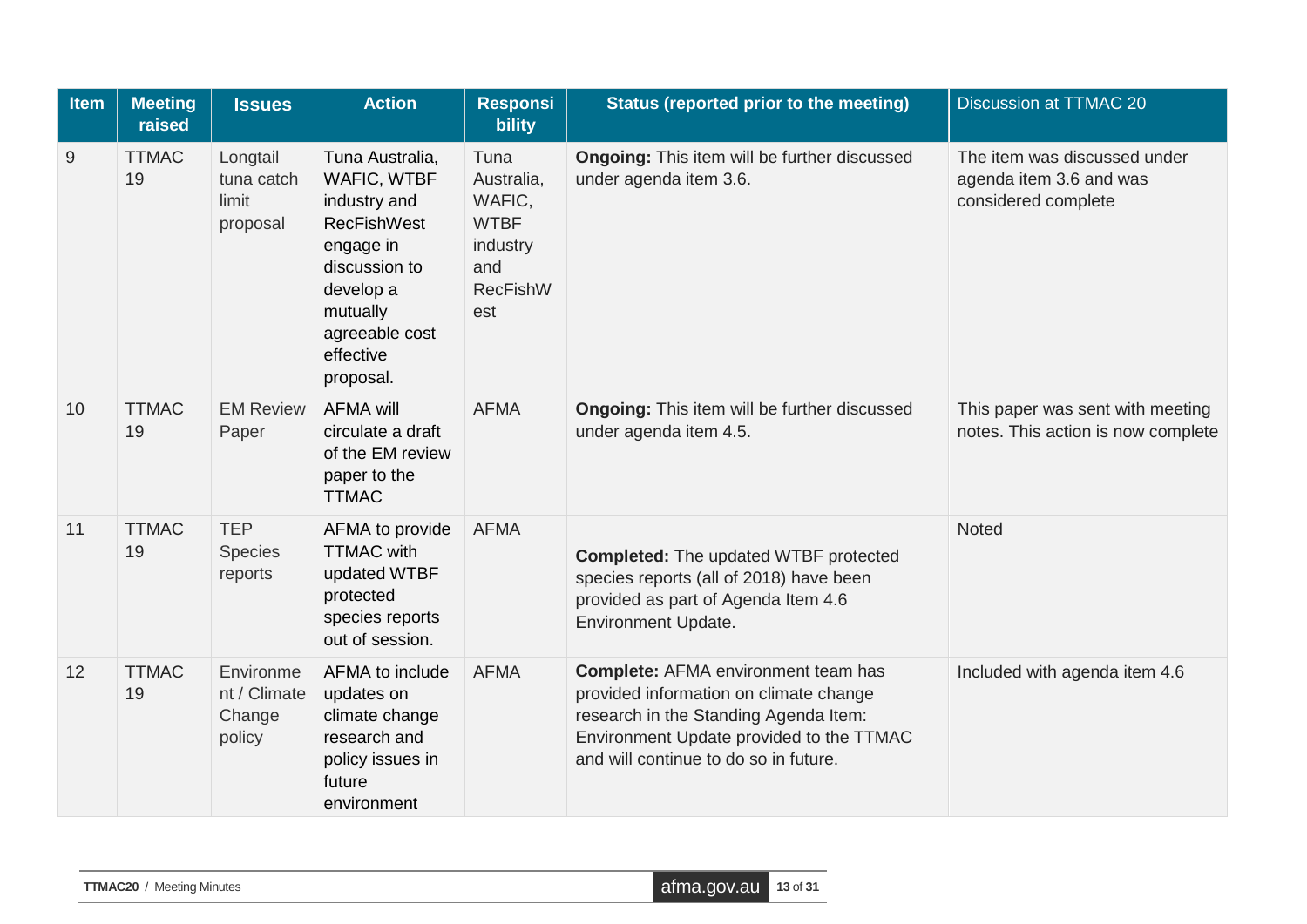| Item | <b>Meeting</b><br>raised | <b>Issues</b>                                         | <b>Action</b>                                                                                                                                                                              | <b>Responsi</b><br><b>bility</b> | Status (reported prior to the meeting)                                                                                          | Discussion at TTMAC 20                                                                                                                                                                                                                                   |
|------|--------------------------|-------------------------------------------------------|--------------------------------------------------------------------------------------------------------------------------------------------------------------------------------------------|----------------------------------|---------------------------------------------------------------------------------------------------------------------------------|----------------------------------------------------------------------------------------------------------------------------------------------------------------------------------------------------------------------------------------------------------|
|      |                          |                                                       | updates to<br>TTMAC.                                                                                                                                                                       |                                  |                                                                                                                                 |                                                                                                                                                                                                                                                          |
| 13   | <b>TTMAC</b><br>19       | <b>FMS</b>                                            | AFMA to<br>circulate a<br>revised draft of<br>the FMS out of<br>session for<br><b>TTMAC</b><br>comment                                                                                     | <b>AFMA</b>                      | <b>Complete:</b> A revised draft has been provided<br>for TTMAC discussion under agenda item 3.3.                               | Noted                                                                                                                                                                                                                                                    |
| 14   | <b>TTMAC</b><br>19       | <b>Coral Sea</b><br>Zone<br>$(CSZ)$ 500<br>hook limit | AFMA to amend<br>conditions for<br>operations in the<br>Coral Sea Zone<br>(CSZ) so that<br>vessels fishing in<br>and out of the<br>CSZ would be<br>able to carry<br>more than 500<br>hooks | <b>AFMA</b>                      | <b>Complete:</b> This has been amended in the 2019<br>permit conditions and will be further discussed<br>under agenda item 2.1. | An Industry member asked how<br>AFMA would know how many<br>hooks are deployed and the<br>AFMA member explained this is<br>now possible through the use of<br>VMS and EM. The regulation now<br>allows for how many are set not<br>how many are carried. |

| <b>TTMAC20</b> / Meeting Minutes | afma.gov.au 14 of 31 |  |
|----------------------------------|----------------------|--|
|----------------------------------|----------------------|--|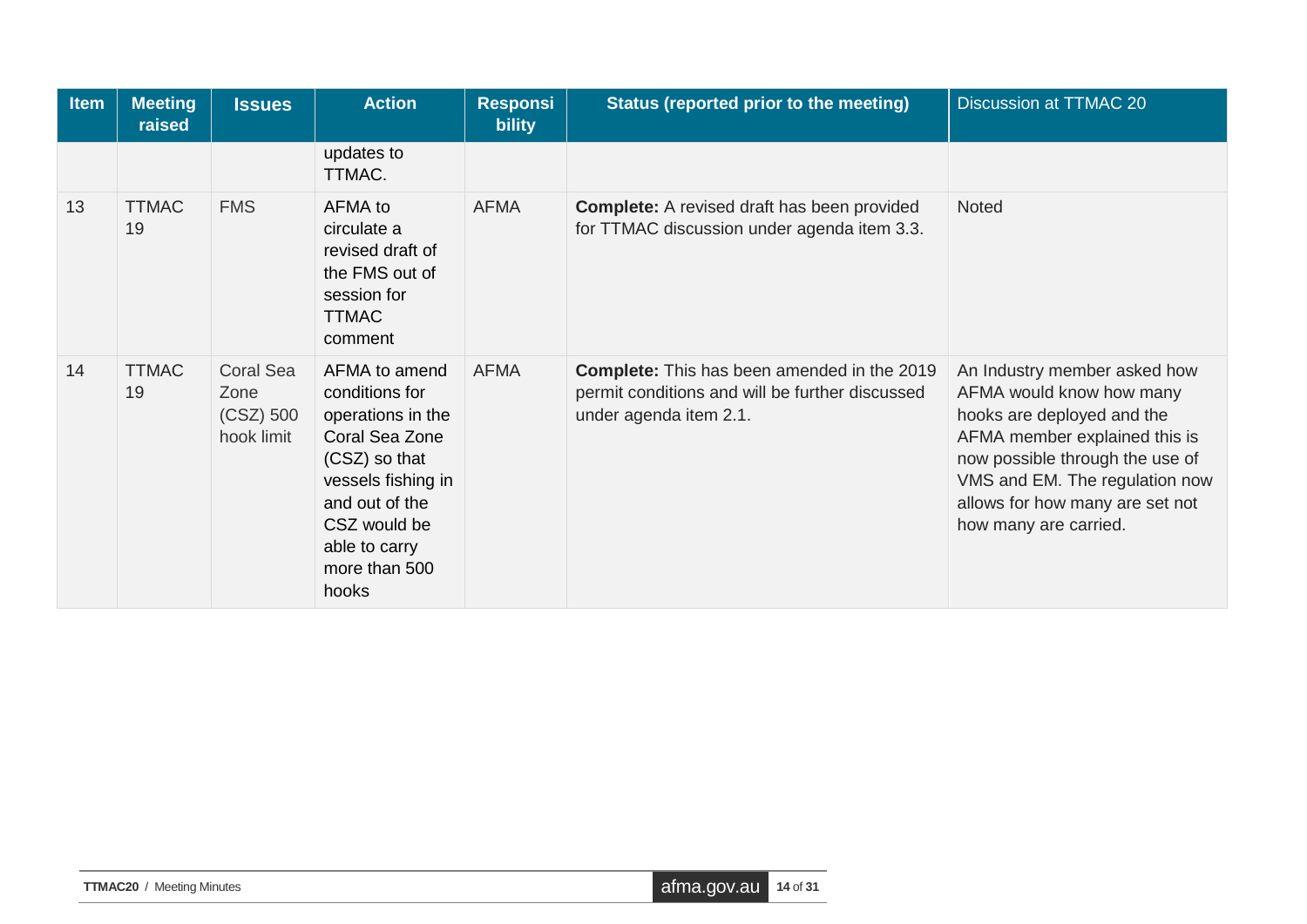#### <span id="page-14-0"></span>**1.6.Intersessional correspondence between TTMAC 19 and TTMAC 20**

16. TTMAC noted the correspondence circulated out-of-session since TTMAC 19 held on 4 October 2018 (Table 4).

| <b>Date</b>      | <b>Item</b>                                                                                                                                                                                     |
|------------------|-------------------------------------------------------------------------------------------------------------------------------------------------------------------------------------------------|
| 22 October 2018  | Draft TTMAC 19 minutes circulated for comment.                                                                                                                                                  |
| 15 October 2018  | Email from AFMA Tuna and International Fisheries Section requesting any<br>outstanding claims for TTMAC 19.                                                                                     |
| 26 October 2019  | Email notification to MAC of the release of revised Fisheries Management<br>Paper 1 and Fisheries Administration Paper 12 and new Fisheries<br>Administration Paper 16 for information.         |
| 1 February 2019  | Email from the AFMA Tuna Section, seeking individual TTMAC member<br>comments on the AFMA Fisheries Operations Branch 2019-21 national<br>compliance risk assessment by Friday 8 February 2019. |
| 12 February 2019 | Email from the AFMA Tuna Section, seeking individual TTMAC member<br>comments AFMA Fisheries Operations Branch 2019-21 National Compliance<br>Risk Assessment by Thursday 14 March 2019.        |
| 5 March 2019     | TTMAC EO circulated draft TTMAC 20 agenda for comment.                                                                                                                                          |
| 14 March 2019    | Email from the AFMA Tuna Section, seeking individual TTMAC member<br>comments on the draft 2019/20 budget by Thursday 21 March 2019.                                                            |

#### <span id="page-14-3"></span>**Table 4 Correspondence circulated out-of-session since TTMAC 19**

## <span id="page-14-1"></span>**2. Background and discussion items**

#### <span id="page-14-2"></span>**2.1.AFMA management report on the ETBF and WTBF**

- 17. TTMAC noted the report provided by the AFMA Member and AFMA Observer regarding developments and issues relevant to the management of the ETBF and WTBF. It was explained that a number of management issues would be discussed under later agenda items however the MAC noted in particular that:
	- AFMA has undergone a number of changes in the last few months including a changes to executive staff (Dr James Findlay to Parks Australia and Dr Nick Rayns, retired).
	- The Tuna and International Fisheries Section is now also entering a very busy time of the year with international meetings.
	- The AFMA Office has moved to Canberra Airport Precinct. The new address is Level 3, 15 Lancaster Place, MAJURA PARK ACT 2609 however the PO Box has remained the same.
	- Mr Wez Norris commenced as CEO on 8 April 2019. Ms Anna Willock is currently acting Executive Manager Fisheries.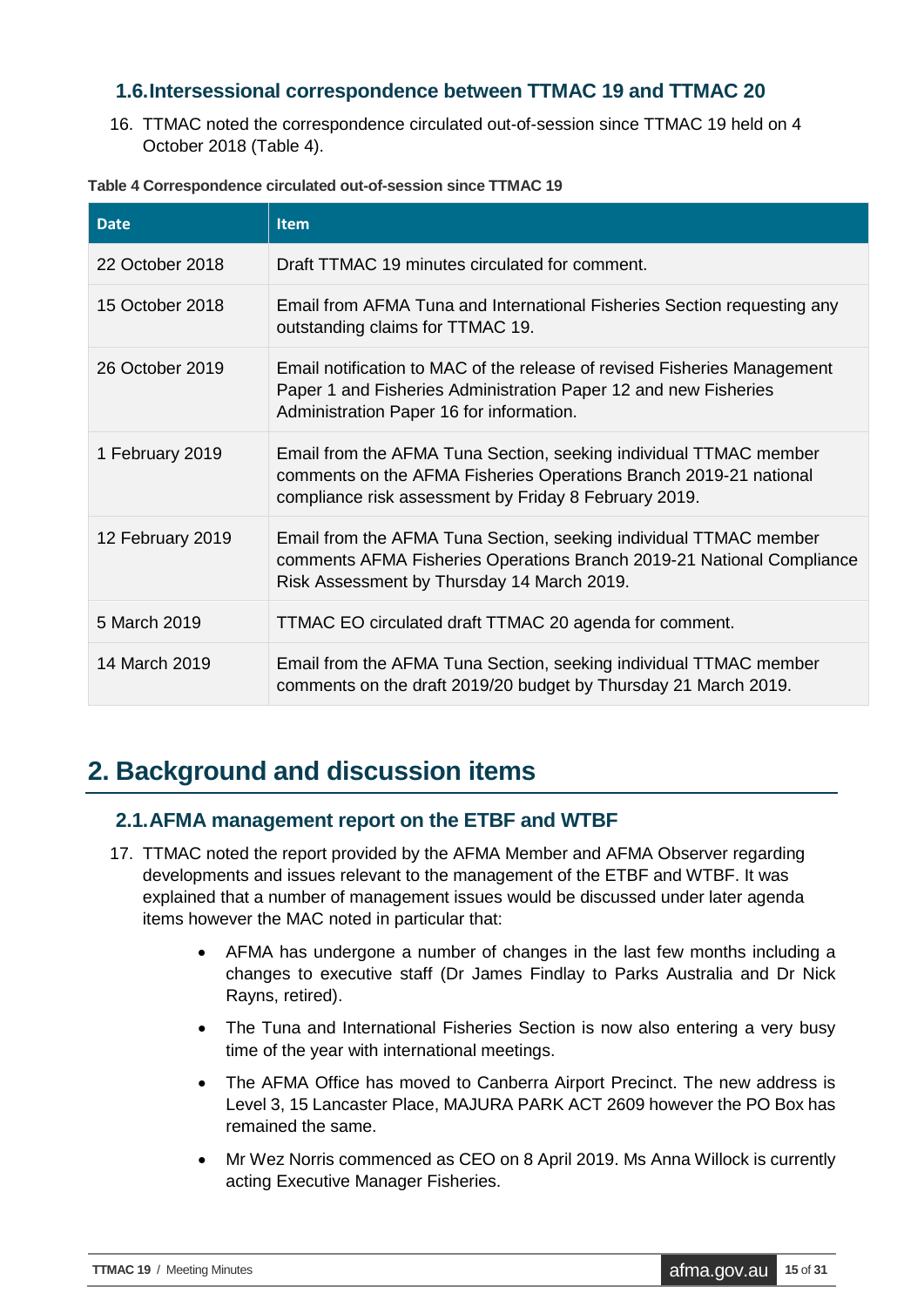- An announcement of new AFMA Commissioners who will start 1 July 2019 is imminent. The next Commission meeting is in May in Hobart and is the last with the current members.
- The November 2018 Commission meeting confirmed TACs recommended by TTMAC at the October 2019 meeting.
- At the March 2019 meeting the AFMA Commission reviewed the ETBF FMS the review was generally very positive.
- 18. The AFMA observer provided an update on the AFMA Economic Working Group scheduled to be held on 15 April 2019
	- A sub-group meeting of the Economic Working Group will be held on the 15 April 2019 to focus on the Northern Prawn Fishery Autonomous Adjustment proposal. The full EWG will be held the next day (16 April 2019). Items on the full EWG meeting agenda include:
	- AFMA is undertaking an audit of the economic information collected on each fishery to identify gaps and needs.
	- Economic performance and setting TACs to maximise net economic returns in the Bass Strait Scallop Fishery. AFMA is asking advice from the EWG about what economic information and methods can be used to help set the BSCF TACs to maximise the net economic returns.
	- Quota price filtering/cleaning. AFMA is asking advice from the EWG about techniques to filter quota prices to identify anomalous price values.
	- Potential for using economic information and CPUE to help understand economic factors that may be driving targeting behaviours of fishers. AFMA is asking for advice from the EWG about proposed indicators will help inform AFMA about factors driving targeting behaviour which may be impacting on CPUE.
- 19. The AFMA observer provided an update on the TTRAG Data Needs and Economic Workshops, which was held on 21 February 2019. The workshop reviewed aspects of economic data and indicators, and logbook and electronic monitoring based data collection. The outcome of these reviews were intended to inform the development of the ETBF Fisheries Management Strategy (FMS) and in particular the Data Sub-Strategy.
- 20. He noted the following key outcomes in relation to economic data and indicators:
	- **Maximum economic yield (MEY) in the ETBF** Workshop participants agreed that pursuing fishery wide MEY in the ETBF is highly constrained and that using a full bio-economic approach to setting MEY based target reference points may not be realistic in this fishery. The current proxy based approach may be the only option.
	- **ABARES economic indicators reports**  participants discussed ways to improve some of the inputs and indicators in those reports (e.g. bait price sourcing) and noted that the lag in data in those reports highlights the potential need for in-season economic indicators to provide information on how is the fishery doing now relative to the past.
	- **In season economic indicators** Participants discussed the benefits of developing in season indicators, including firstly, providing the AFMA Commission with an understanding of recent/current economic conditions in a fishery to assist it when making TACC decisions (e.g. timeframes for TACC changes). Secondly, to enhance AFMA and advisory committee understanding of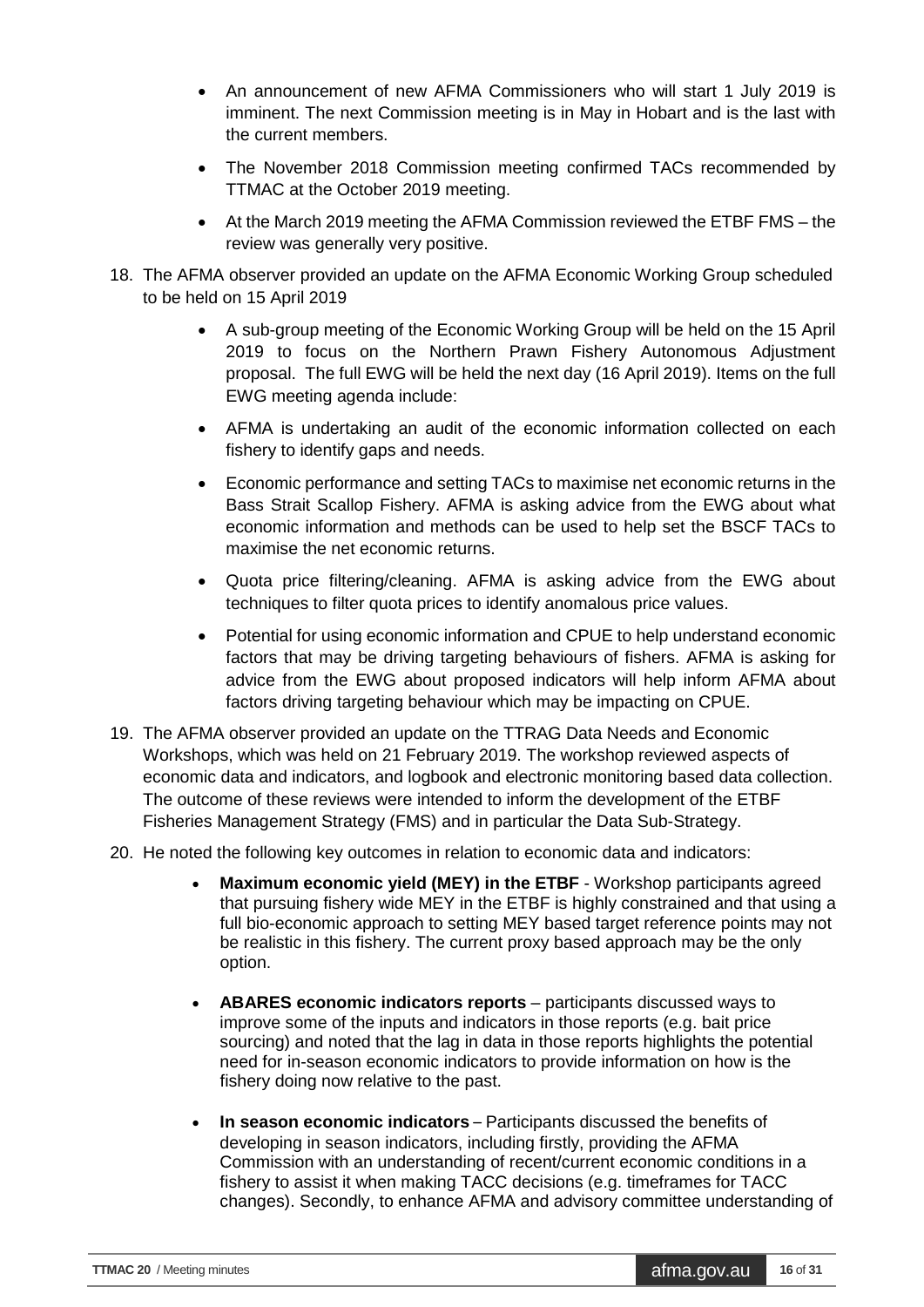factors driving fishing targeting and method switches that drive changes in CPUEs, which in turn are inputs to harvest strategies and assessments. Speciesspecific economic conditions indicators (i.e. that indicate whether economic conditions are relatively good or bad for targeting a given species) could assist with this understanding.

- 21. He noted that the workshop recommended that AFMA and ABARES should further examine what data is required to develop economic in-season indicators, including the methods and feasibility of data collection. Industry expressed a willingness to assist with data provision where possible. TTRAG subsequently refined this action to be the development of a scoping paper to TTRAG on data options, costs and feasibility.
- 22. In relation to the workshop's review of logbook and electronic monitoring data, the AFMA observer noted the following recommendations:
	- There is a need to get better information on bait and target fish depredation over time and impacts on CPUE
	- There is a need to better understand the relationships between gear/vessel info and depth of setting. This could be explored via temperature-depth recorder based research. Assumptions around traditional proxies such as HPB may no longer hold up.
- 23. The workshop also heard updates on the ETBF e-log deck tablets project of Tuna Australia and AFMA's e-fish project which intends to integrate and connect at the fishing operation level, many of the existing data collection systems including EM, e-logs and e-CDRs. The system may allow industry operators to access their own data in future. The workshop also discussed a number of EM data issues that need to be resolved including species codes consistency, camera angles and cleaning/maintenance and the identification of species cut off in the water.
- 24. Following the summary of workshop outcomes to TTMAC, an industry member noted recent discussions by the AFMA Commission considering the social equity component of ESD and how that may be connected to economic data collection. They are seeking clarification from the AFMA Commission about whether its consideration of social equity going forward signals a policy change and the subsequent implications for industry investment, quota trading and aggregation.
- 25. The AFMA member responded that the discussion about and desire to record better economic information is because this type of data better informs AFMA of how Commonwealth fisheries are actually tracking and to his knowledge is unrelated to an attempt to further define aspects of ESD.
- 26. The TTMAC Chair suggested there is a need to seek clarification from the AFMA Commission regarding this discussion in relation to social equity.

**Action Item 1 -** TTMAC is seeking clarification from the AFMA Commission about what is driving the current discussions to define the 'social equity' part of ESD. Has there been any change in AFMA Policy regarding the definition of social equity or attitude to quota trading.

#### <span id="page-16-0"></span>**2.2. AFMA Management update on upcoming SBT longline season**

- 27. The MAC noted the latest information on the upcoming SBT longline session.
- 28. It is expected that southern bluefin tuna will again be an important component of the targeted catch in the ETBF this season. The AFMA Commission has set the TAC in the SBTF at 6,165 tonnes for the 2018/19 season. When undercatch is included the effective catch limit is 6,283 tonnes. This includes the amount of 250 tonnes voluntarily set aside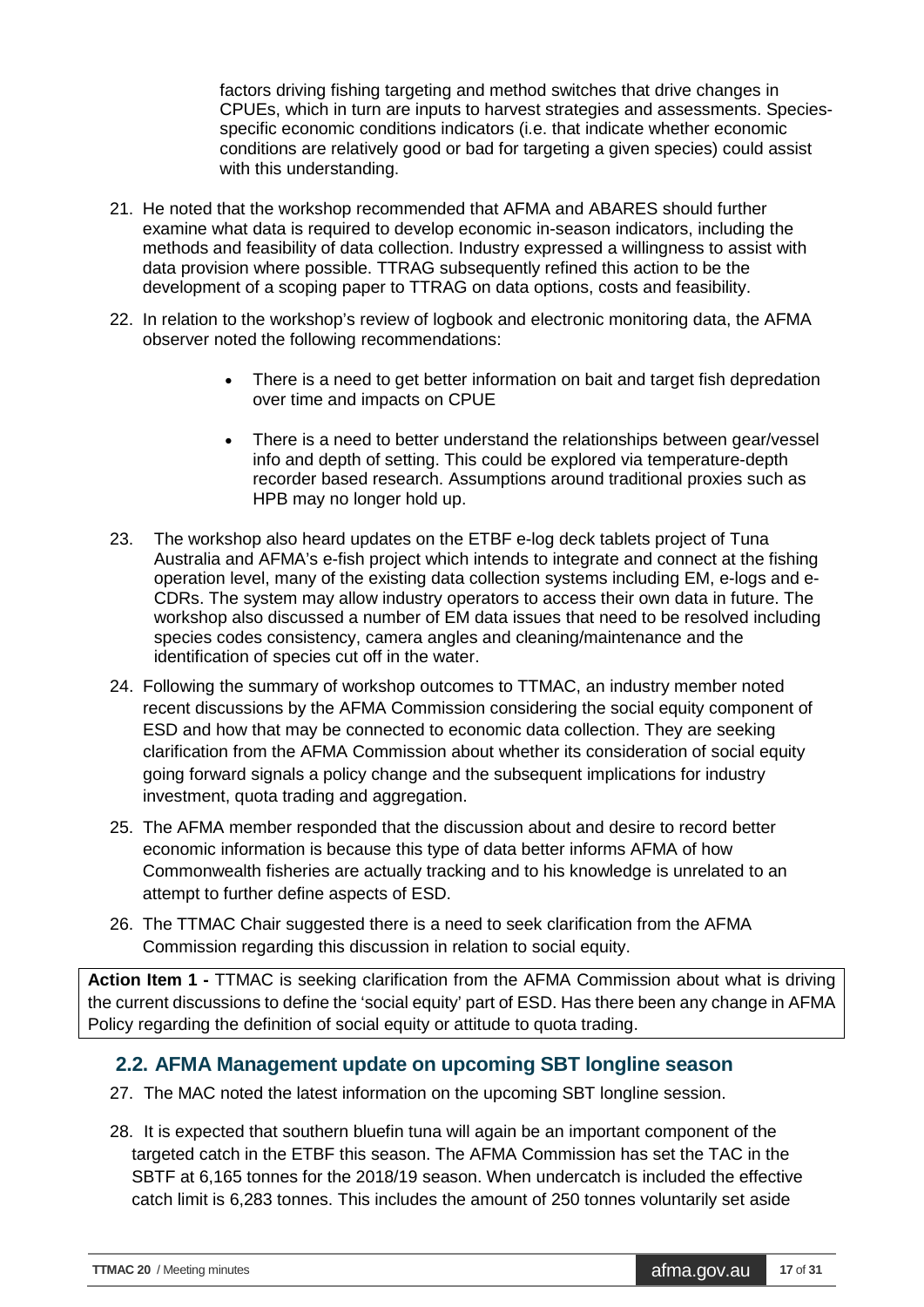through an initiative of ASBTIA to begin to account for Recreational catch for the 2019 fishing season.

- 29. As in recent seasons AFMA will implement a single SBT Zone. In order to access the zone the following requirements must be met:
	- Have a fully operational e-monitoring system installed on the boat
	- On first entry (which includes being present or fishing in) to the SBT zone, hold 1 uncaught Southern Bluefin Tuna Statutory Fishing Right nominated to the boat
	- On every subsequent entry to the zone, continue to hold at least 1 uncaught Southern Bluefin Tuna Statutory Fishing Right nominated to the boat;
	- When in the zone. operators must carry 50 Catch Documentation Scheme tags onboard the vessel
	- Carry an AFMA observer when notified by AFMA

#### *Retention and Discarding of SBT*

- 30. The retained catch of SBT has increased significantly in the ETBF over recent years. In 2013 the catch was 341 tonnes compared to 1 035 tonnes in 2018. As the retained catch has increased so has the level of discarding. Current SFR Conditions require that:
	- All dead SBT must be landed (retained) except those that are damaged by sharks to the point that they are not fit for human consumption.
	- Discarded shark damaged SBT will not be deducted from the concession holder's quota. All shark damaged SBT that are discarded must be discarded in full view of the EM camera, with the damaged portion facing the cameras.
	- Live SBT can be landed (retained) or released (providing they are in a live and vigorous state).
	- All SBT retained or discarded must be reported on the logbook.
- 31. At the conclusion of the 2018 season AFMA contacted a number operators about the discarding of dead non-shark damaged SBT. A number of caution letters have been written to operators in response to this issue.
- 32. Operators are reminded that SBT that are undamaged and discarded dead, or live fish that are gaffed and released, may be deducted from the concession holder's quota. The amount of quota decremented will be determined by the average weight SBT retained for that trip.
- 33. As in recent years an information pack will be sent to operators in mid-may outlining the operational requirements of fishing in the SBT zone.
- 34. The zone is currently located at: latitude 37°30'S, longitude 150°23.50'E and extends due east from the NSW/VIC border. It will be reviewed weekly from mid-May and updated as required.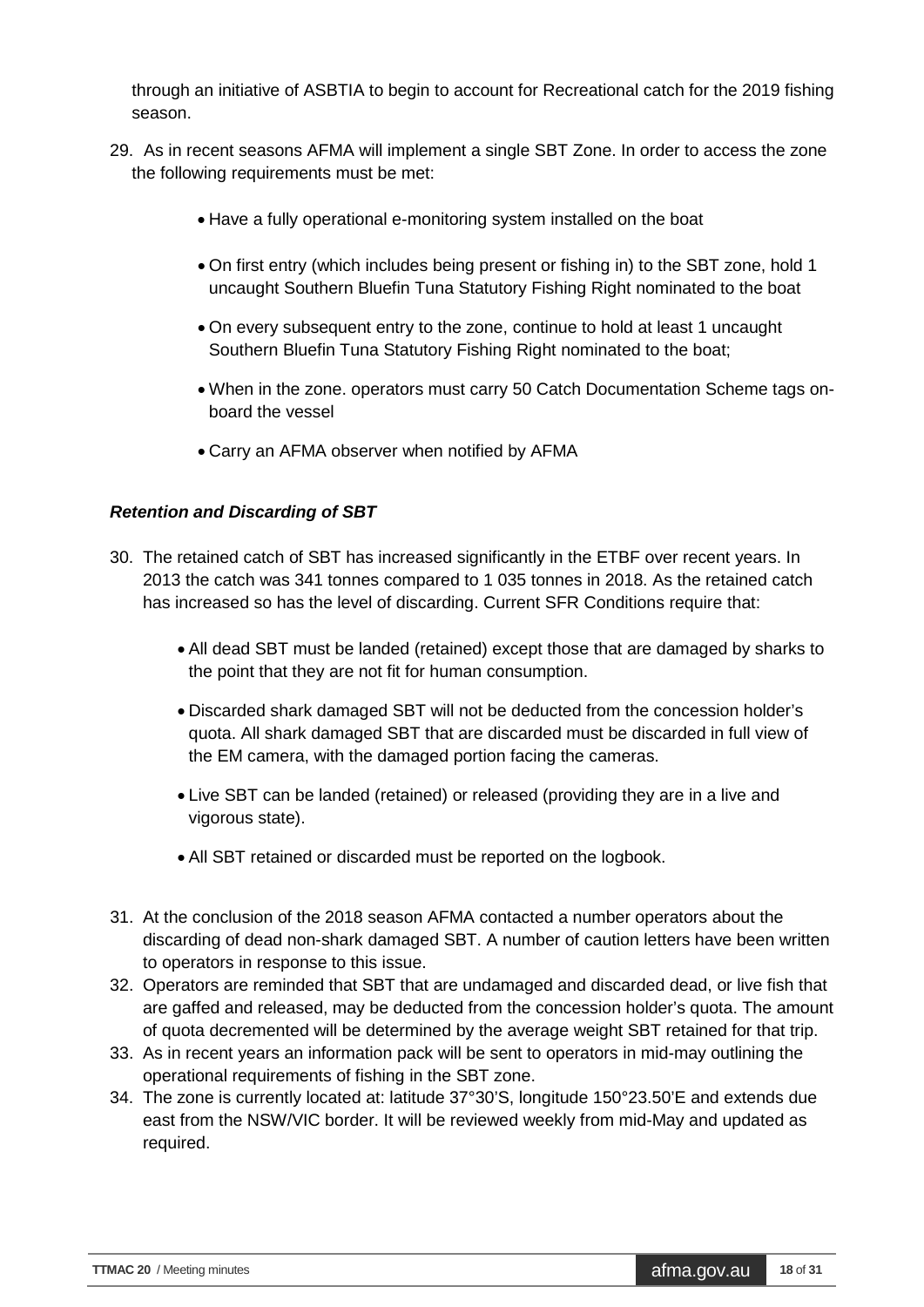#### *Length Measurements of SBT*

- 35. TTMAC was informed all SBT need to be weighed and measured and the appropriate paperwork completed before the fish can be sold. The length and weight measurements across SBT fisheries globally are used for a number of purposes including as data inputs in the stock assessment.
- 36. Scientists working on data obtained from Australia's longline sector have noticed that a proportion of length measurements seem to be corresponding to 5 cm increments i.e. the fish are measuring 130cm or 135cm rather than 131cm, 132cm, 133cm etc.
- 37. It is important to have accurate data inputs for stock assessment purposes and operators are requested to report lengths to the nearest centimetre not round them up or down.
- 38. The ASBTIA invited participant added that there is not much SBT quota available as about 650t is already leased to east coast longline operators.
- 39. In relation to a question by the Conservation member about the robustness of estimates of recreational catch of SBT the AMFA member said that Government is currently trying to do it and he was expecting an estimate in mid-2020.

#### <span id="page-18-0"></span>**2.3.Fishery Catch Data – 2017/18 season to date**

- 40. The MAC noted the latest information on the ETBF and WTBF fishery catches and effort and also a supplementary paper provided on quota species and Marlin catch and effort and CDR data for the ETBF and WTBF.
- 41. The AFMA observer explained trends from 2018 and noted that CDR reported catches of Bigeye Tuna, Swordfish and Striped Marlin were the lowest calendar year catches on record since 2006. He noted the change of season dates might impact on early 2019 catch trends and the slow start to 2019 will be monitored against CPUE calculations that will be done for July 2019 TTRAG.

#### <span id="page-18-1"></span>**2.4.International meetings update**

- 42. The AFMA Member provided TTMAC with an update on key outcomes and observations from the Technical Committee on Allocation meeting of the Indian Ocean Tuna Commission (IOTC) held in Victoria, Seychelles, 11-14 March 2019 and noted that the next meeting is in Hyderabad, India in June 2019.
- 43. TTMAC discussed the 2018 submission of an Australian EM report to IOTC, with industry members querying the purpose of publishing such comparisons and noting that from a practical perspective, the implementation of EM will have led to an increase in "released alive" statistics rather than discards.
- 44. The AFMA Observer provided TTMAC with an update on the Pre-WCPFC FFA meeting and the 15th Regular Session of the Western and Central Pacific Fisheries Commission (WCPFC) held in Honolulu, Hawaii, from 3 – 7 and 9 -14 December 2018 Key outcomes from the WCPFC Commission meeting included:
	- a. **South Pacific Albacore Target Reference Point (TRP)**  This is a key element in implementation of the WCPFC South Pacific Albacore harvest strategy. After significant negotiations between key distant water fishing nations and the FFA, a target reference point was adopted of 56% of the spawning biomass that would occur in the absence of fishing. This was a compromise between the FFA starting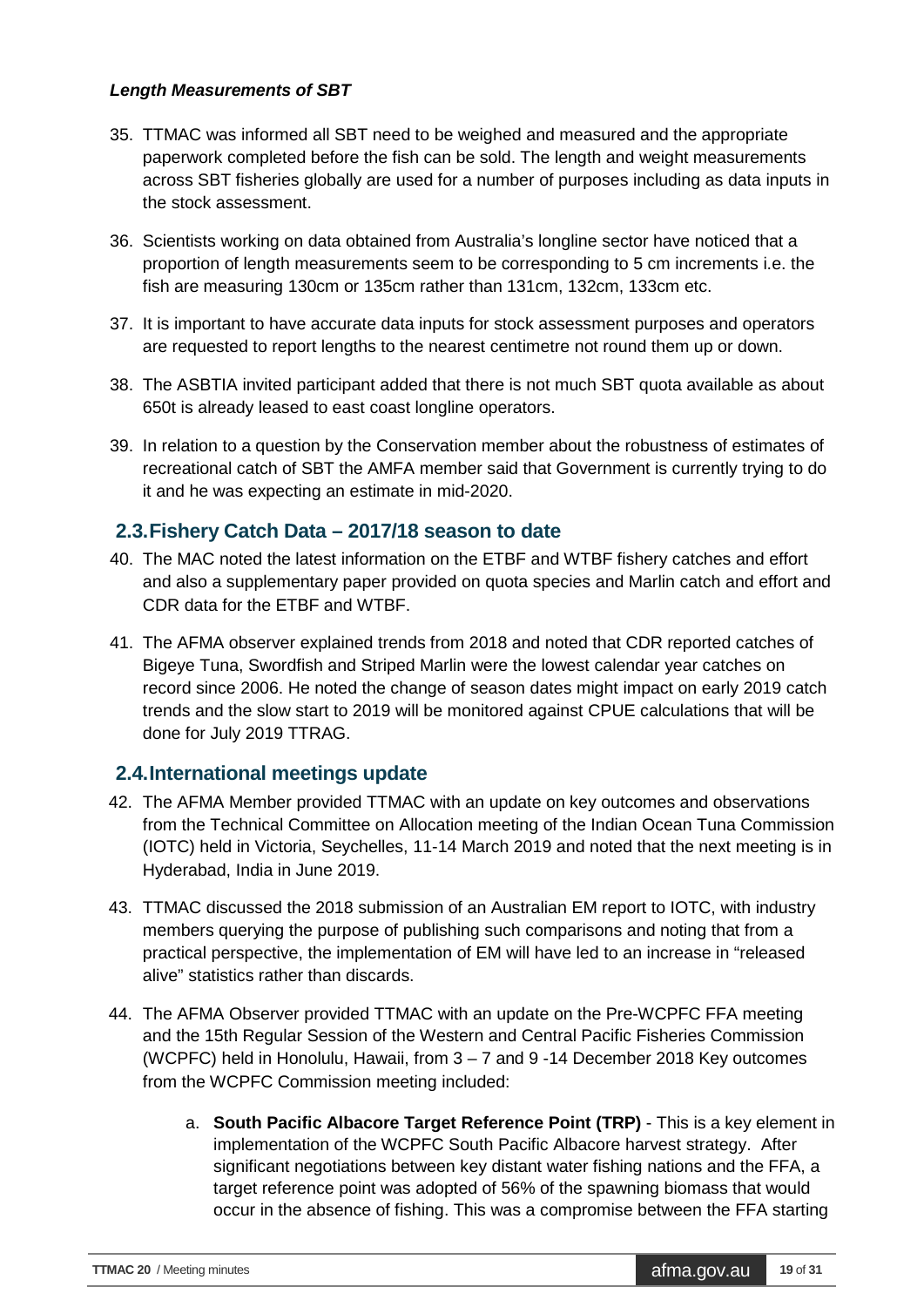position and distant water fishing nation positions. To achieve this biomass level will require reductions in overall regional catches. Chinese Taipei also stated that in the future all members would need to share in the reduction.

- b. **Tropical Tuna Measure -** The strength of the measure was largely maintained with most key provisions rolled over and a minor change made to the FAD definition on a one-year trial basis. The revised measure has not resulted in changes to the management of the ETBF.
- c. **Seabirds Measure –** the WCPFC Seabirds CMM was revised to include an additional optional mitigation method for seabirds (hook pods) and to extend the latitudinal range that the measure covers to 25 degrees South. These changes do not impact -the ETBF.
- d. **Turtles Measure**  The WCPFC CMM for the conservation of turtles was revised, to remove the reference to Swordfish sets. The longline conditions now refer to a requirement to use large circle hooks on all shallow sets. AFMA (with assistance from ABARES) is continuing to investigate and monitor turtle interactions in the ETBF and explore mechanisms/processes by which the fishery might further reduce interactions in future.
- e. Adoption of a nonbinding resolution on Labour Standards for fishing crews, a one year Compliance Management Scheme (CMS), the report of the Electronic Monitoring and Electronic Reporting Working group, updated WCPFC harvest strategy workplan.
- f. Australia also signalled its intent to seek stronger management of South Pacific swordfish.
- 45. The meeting noted that some Chinese fleets are seeking MSC certification. It was noted that state subsidies are finishing, their legislation is being amended to prohibit discarding of SBT and they are taking a harder line position on Compliance. It was also noted that EM was gaining support as a data verification tool and there are currently 3 serious providers at present.
- 46. TTMAC noted that there were upcoming Fisheries Forum Committee meetings to be held in Pohnpei meeting in May.

#### <span id="page-19-0"></span>**2.5.Forum Fisheries Agency Meeting Update**

- 47. The AFMA observer provided a summary of upcoming FFA and WCPFC meetings noting that 2019 would be very busy due to the Australian intention to explore options for the strengthening of management of South Pacific Swordfish and to develop a proposal in consultation with FFA members, and then other WCPFC CCMs, to submit to the Commission (including for Scientific Committee and Technical and Compliance Committee review).
- 48. The AFMA member noted higher-level international ministerial processes that are highlighting the importance of the role of FFA in the region.

## <span id="page-19-1"></span>**2.6.Tuna Australia Update**

49. The Tuna Australia invited participant outlined key issues for the industry association at the moment are: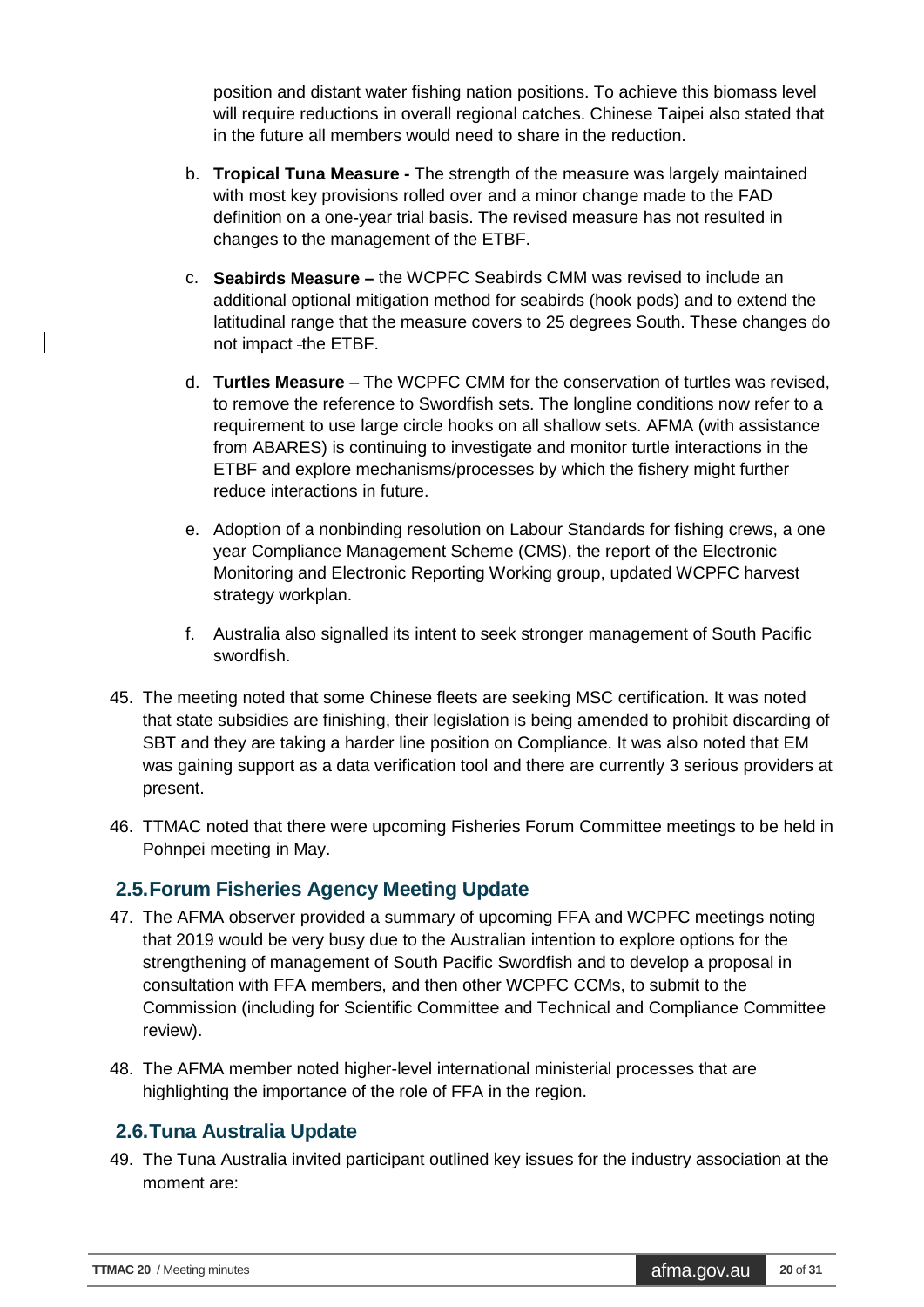- TA has advice that they have received funding through the Marine Parks Process – this will be used to look at how longlines behave in the water column and collect additional environmental data to better target fishing operations and seek organic certifications such as the 'Australian Certified Organic' label and other environmental certifications.
- TA is continuing to work with Deckhand to get a deck-based reporting tool which will include a click button to record when hooks come up clean.
- The feedback from operators is that the Pacific Labour Scheme seems to be working really well – TA has entered into a partnership with Tuvalu and is sponsoring a couple of scholarships there,
- A Tuna Australia Code of Conduct is being drafted and includes guidance on how the Commercial Fishing Industry will interact with recreational fishers,
- TA involvement in the Marine Parks processes and recent emphasis on considering the impacts on individual operators
- industry wants to move to multiyear TACCs on an ongoing basis to provide greater stability
- The Swordfish TACC has been of concern to industry who have highlighted that they believe that key factors are not being accounted for in the CPUE standardisation.

#### <span id="page-20-0"></span>**2.7.General update from members, invited participants and observers**

- 50. The Recreational Fishing member referred to the paper and statistics he provided to the MAC (attachment to agenda item 2.7).
- 51. He reported that weather caused a complete wipe-out at the NSW inter-club tournament scheduled for February in Port Stephens for the first time ever. In NSW they have started a Swordfish tagging program where the tags are funded by the NSW Salt Water Fishing Licence Trust and are being deployed by two boats from members of the NSWGFA, one boat from ANSA and one additional boat.
- 52. The AFMA observer recommended a recent paper by researcher Michael Domeier regarding an archival tagging study off California about shedding of conventional tags by Striped Marlin.
- 53. In relation to a question about participation the Recreational member noted that last year was a great year for recreational fishers and the participation rate is up roughly 10 percent.
- 54. He further noted that yellowfin have only just turned up off the NSW coast where until recently the current has been running very fast and was not conducive to recreational catches.
- 55. The Recreational invited participant recapped the recently concluded heavy tackle season and a good season finish to the tournament season off Queensland. He also reported on a recent review of Fisheries Act in QLD by MRAG which focused on 2 aspects for recreational fishers – EM for Charter fleet and why is there no Recreational licence?
- 56. An industry member indicated that industry has had two years of poor fishing and short seasons particularly for the tunas and the strong US dollar was the only ameliorating factor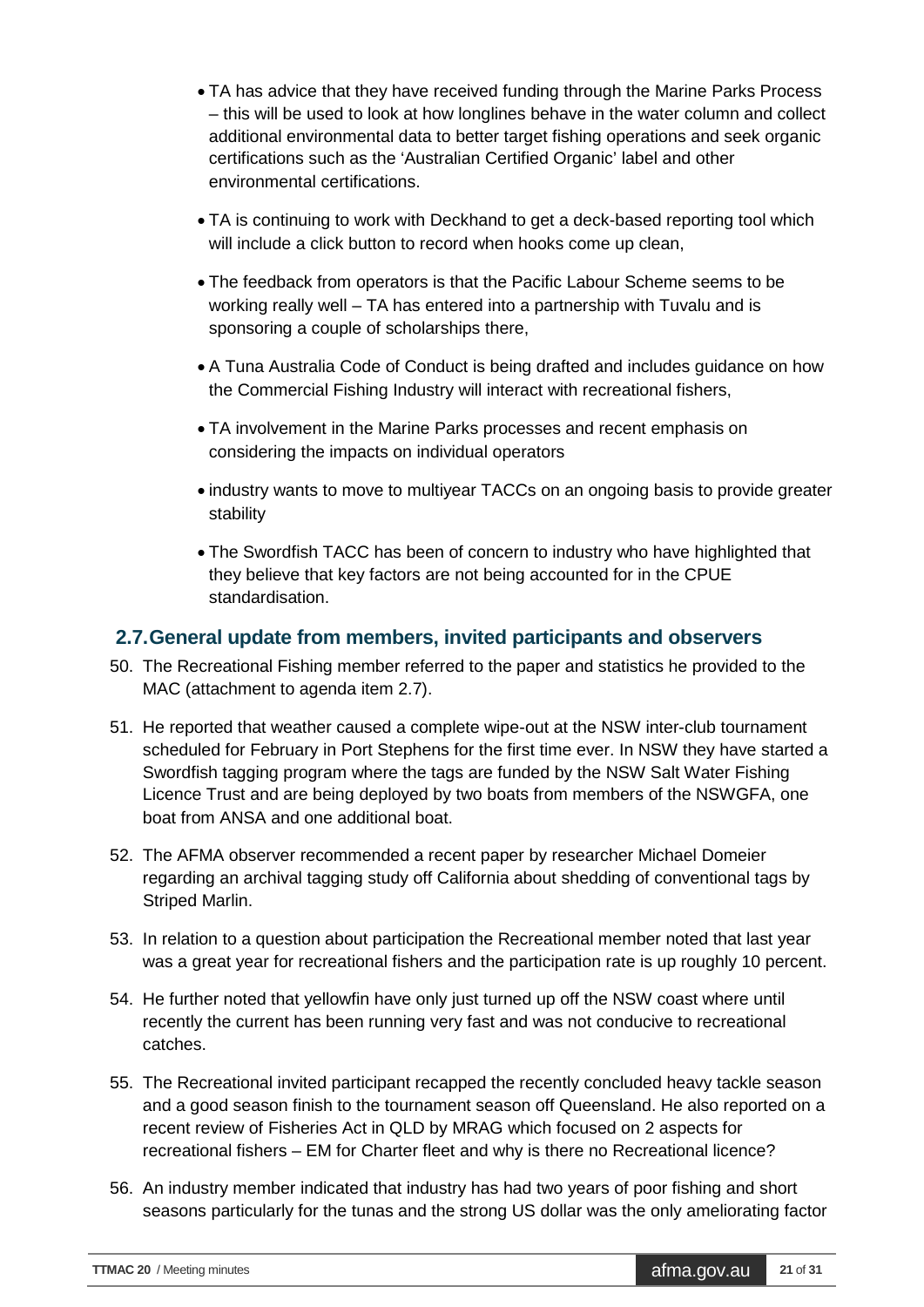during these years. He said that there had not been much fish off the coast of Mooloolaba last season, meaning that after Easter they had needed to head north and rely on some luck to find Swordfish. There has been increased effort on SBT the last few years, which has taken the pressure off tropical tunas. He stated that catches this year are looking better than the previous couple of years.

- 57. Another operator agreed with this assessment, hoping for a better year this year than 17/18, and several operators noted better Yellowfin numbers so far this year as a hopeful indication.
- 58. An industry member spoke about the success of a Tuvalu crew recently recruited to his boat under a labour agreement and thought it was going to work out well.
- 59. TTMAC's scientific member informed the meeting about a recent pre-assessment meeting in Noumea –which focused on mainly (spatially disaggregated) Striped Marlin assessment as the last was conducted in 2012, and also on an oceanic white tip assessment. The upcoming Scientific Meeting will be held in Micronesia.
- 60. He also noted that the Julian Pepperrell's Recreational Fishing Project report is likely to be 12 months delayed due some more analysis to be conducted.
- 61. The Recreational Member noted an error in catch totals listed on page 10 of the Fishery Catch Data which needed correction.

**Action 2 –** AFMA to correct an error in the additions column on page 10 of the Fishery Catch Data Report provided to the MAC.

## <span id="page-21-0"></span>**3. Consideration / Decision items**

## <span id="page-21-1"></span>**3.1 2018 CRIS and 2019/20 budget**

- 62. TTMAC noted the AFMA 2018/19 CRIS (Attachment 3.1a) which provides for AFMA's cost recovery and noted the draft budget (Attachment 3.1b) which was circulated to TTMAC members for comment on 14 March 2019. The AFMA member explained to the MAC that industry comments on the draft budget were due back to AFMA on 21 March 2019 because of the truncated Federal budget process this year (due to caretaker period caused by Federal Election call). Hence the budget is now finalised and was provided to members for information.
- 63. The MAC noted the major changes in the draft 2018/19 budget compared to the final 2017/18 budgets for each of the fisheries outlined below:
	- for the Eastern Tuna and Billfish Fishery (ETBF) the levy budget (Attachment 3.1c) has increased by \$189,744 (13.5%)
	- for the Western Tuna and Billfish Fishery (WTBF) the levy budget (Attachment 3.1d) has reduced by \$6,706 (2.4%)
	- for the Skipjack Tuna Fishery the levy budget (Attachment 3.1e) has reduced by \$6,790 (9.8%).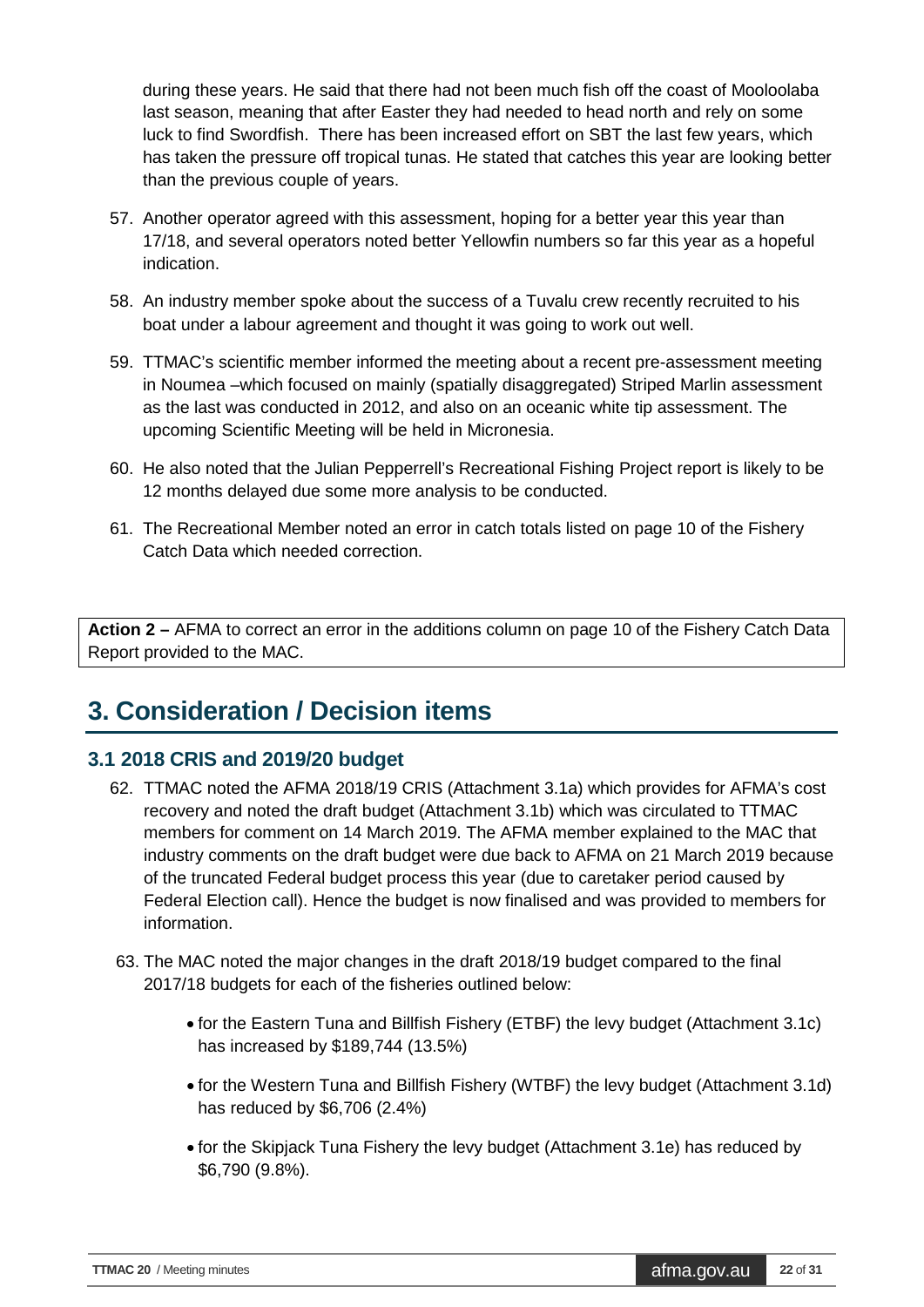- 64. The AFMA member drew the MAC's attention to the overview of budget at attachment 3.1b table. He noted that the higher costs in the ETBF budget are mainly attributable to increases in legal costs in remaking of fishery management regulations because of the way they are attributed more directly to fisheries in this year's budget. In previous years they were shared 50:50 between government and industry but this attribution was reviewed internally and now they are attributed differently with industry paying 95% of costs.
- 65. Industry requested further clarification of who was responsible for the change in attribution of legal costs in the ETBF budget noting that this change had occurred without consultation. Industry further noted that the budget process had been compressed due to the change in Federal budget timings but this did not absolve AFMA from justifying a change in attributions.
- 66. The AFMA member noted that costs are still relatively low compared to other major fisheries, with Licencing costs down and Research costs up although this is dependant in part on when milestone payments are due.

**Action 3** – Letter from the MAC to the AFMA Commission requesting that the AFMA Section responsible for legal cost attributions to explain to MAC justifications for the change.

67. Tuna Australia asked if the process of getting EM systems type approved and used as VMS could be further investigated.

**Action 4** – AFMA to investigate the possibility of EM systems gaining approval to be used for the purposes of a VMS unit.

#### <span id="page-22-0"></span>**3.2 ETBF Harvest Strategy**

68. TTMAC noted a PowerPoint presentation by Dr Rob Campbell summarising TTRAG23 recommendations relating to the development of operating models and candidate harvest strategies for Striped Marlin and Swordfish. TTMAC was asked to consider the TTRAG recommendations and provide any further advice.

#### *Background*

- 69. In 2019-20, the CSIRO have been funded by the AFMA Research Fund to undertake, in consultation with TTRAG and TTMAC, the redevelopment of the ETBF Harvest Strategy for Striped Marlin and Broadbill Swordfish. This followed an AFMA Commission decision in 2018, based on advice from TTRAG and TTMAC, to cease the use of the former ETBF Harvest Strategy, which Management Strategy Evaluation (MSE) testing had demonstrated (particularly for Swordfish) not being able to meet the objectives of the Commonwealth Harvest Strategy Policy.
- 70. TTRAG23 considered two CSIRO papers relevant to the progression of the harvest strategy redevelopment project, being:
	- Dr Rob Campbell *Fishing practices in the ETBF in recent years*
	- Dr Rich Hillary *Issues and plan for the billfish harvest strategy revision project*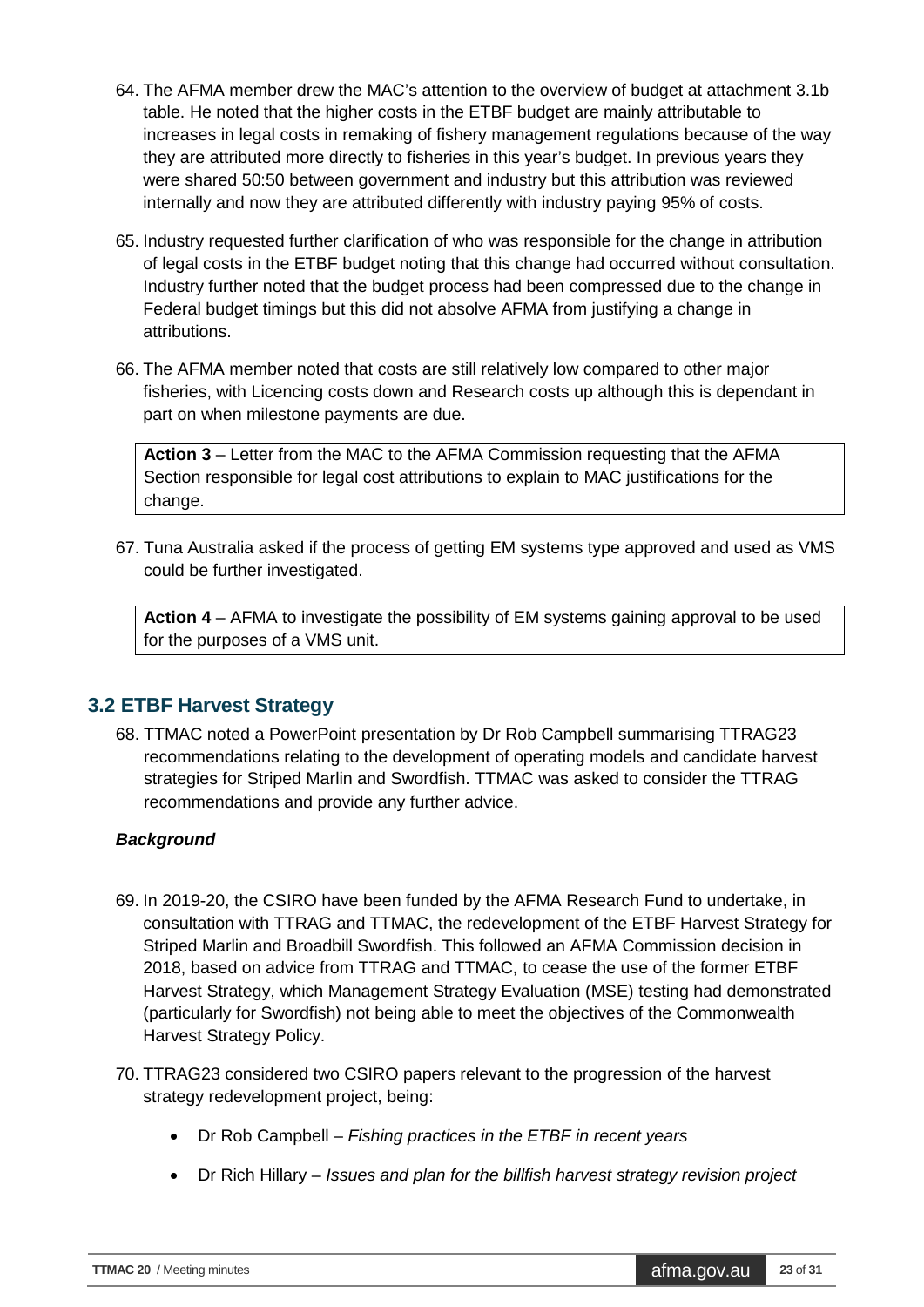(Please note that AFMA is still drafting minutes from the TTRAG23 meeting so the following should be considered a draft preliminary summary (albeit checked with CSIRO scientists attending).

- 71. Dr Campbell's paper looked at temporal trends in gear and fishing practices in the ETBF, with the main discussion focussed on the analyses of individual vessels fishing practices for vessels that have historically targeted swordfish. These analyses were prompted by previous TTRAG discussions that raised uncertainties around whether the standardised CPUE analyses were fully capturing changes in fishing practices that industry have indicated have occurred in the traditional "Swordfish sector" over the last 10 years or so. There is a belief among some industry members that declines in CPUE are not reflective of trends in abundance.
- 72. Dr Campbell also provided an overview of the TTRAG discussion of the redevelopment of the ETBF harvest strategy, including the key recommendations about the various harvest strategy options that CSIRO will be tasked with exploring.
- 73. Dr Campbell noted:
	- Operating Models (OMs) are mathematical models that represent 'the fishery', and which incorporate uncertainties in our knowledge about the fishery, and are used to develop and test harvest control rules and strategies.
	- The OM for swordfish will include two spatial regions one within the south-west Pacific (including the ETBF) and an adjacent region within the central-south Pacific.
	- The OMs for both swordfish and striped marlin will incorporate a number of uncertainties related to their life history, including migratory behaviour.
	- There will be a delay in Karen Evans' genetic project analyses of swordfish samples – until first quarter next year.
	- Due to the small number of age-classes caught in the ETBF, the OM for striped marlin will use only a single (all ages) CPUE index instead of the three age-based CPUE indices used previously.
	- This work will continue for the next 18 months, providing the MAC with further opportunities to review and comment.
- 74. The environment member noted that there are a range of Harvest Control Rules that could be explored, for example rules that have more stepwise changes in RBCCs. TTMAC discussed the options put forward by TTRAG and noted that these were fairly broad but also noted that this was not the last opportunity to put forward options on HS and MSE parameters for exploration. TTMAC felt the current set of options recommended by TTRAG (outlined in the TTMAC paper) are appropriate for now and would help with starting the process and that additional options could be explored down the track if needed. TTMAC also discussed that there is a range of potential HS performance indicators that can be assessed including stock condition, average catches and catch variability. It was noted that the project PI is likely to apply these amongst a broader range of performance indicators.
- 75. The MAC provided advice that they are comfortable with the range of harvest strategy parameter options as recommended by TTRAG and to be progressed by CSIRO in the next 18 months.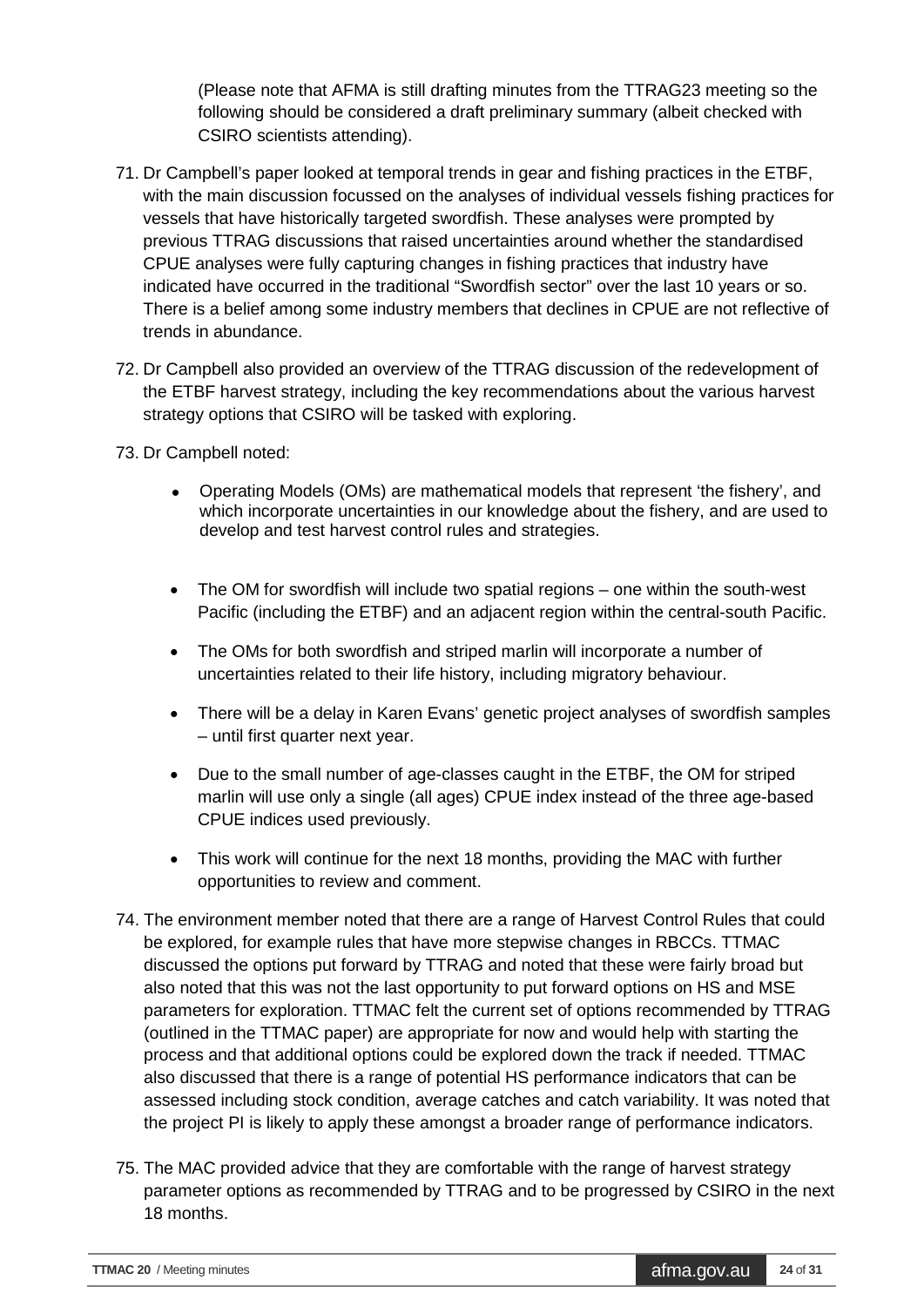#### <span id="page-24-0"></span>**3.3 ETBF Fishery Management Strategy (FMS)**

- 76. TTMAC was requested to review and provide final comment on the draft ETBF Fisheries Management Strategy (FMS) (Attachment 4.1a), including in particular any new or revised sections of that document developed since the last TTMAC (October 2018) and TTRAG review (September 2018 and more recently March 2019).
- 77. The AFMA observer noted that TTMAC has previously reviewed most of this document and that any new sections were marked by comment boxes however, he welcomed comments on any part of the document at this final review. He briefed the MAC on generally positive comments from the AFMA Commission on the form and content of the FMS adding that the Commission would also like to see a short (3 page) summary, still to be developed, for the AFMA website. The MAC heard that the FMS will be a living document that can be updated at any time through use of the metadata table at the front. The thoroughness of the document generally was commended.
- 78. TTMAC members provided a range of feedback and editorial suggestions on the FMS Key points included:
	- The Executive Summary should be explicit in referring to TTMAC and TTRAG and should include a statement about resource sharing. References to WCPFC limits/allocations should be expanded to "relevant international agreements" throughout the FMS.
	- In the main chapters, the text should be consistent in how it describes MEY requirements in the ETBF, including constraints around the pursuit of MEY. The key actions lists should include actions to further explore the use of economic indicators, and ERA triggers (in between ERA assessments).
	- TTMAC noted that some of the performance criteria tables need further development before inclusion in the FMS and those tables (e.g. optimal utilisation, cost effectiveness) will be removed from the draft and included as actions in the FMS for development within 12 months.
- 79. TTMAC endorsed the ETBF FMS for final submission to the AFMA Commission (pending amendments discussed above).

**Action 5** – TTMAC endorsed the ETBF FMS for final submission to the AFMA Commission once edits and changes suggested by the MAC are implemented.

#### <span id="page-24-1"></span>**3.4 Research update**

- 80. TTMAC noted the update from the AFMA Research Committee (ARC) meeting held 13 February 2019, at which the following tropical tuna projects were recommended for new or continued funding in 2019/20:
	- ETBF/WTBF Size Monitoring Program 2015-19
	- Data Management, Assessment & implementation of HS for Australia's Tropical Tuna Fisheries 2017/18 to 2020/21
	- ETBF Broadbill Swordfish & Striped Marlin Harvest Strategy Revision
	- Developing Economic Indicators to track economic performance of AFMA's fisheries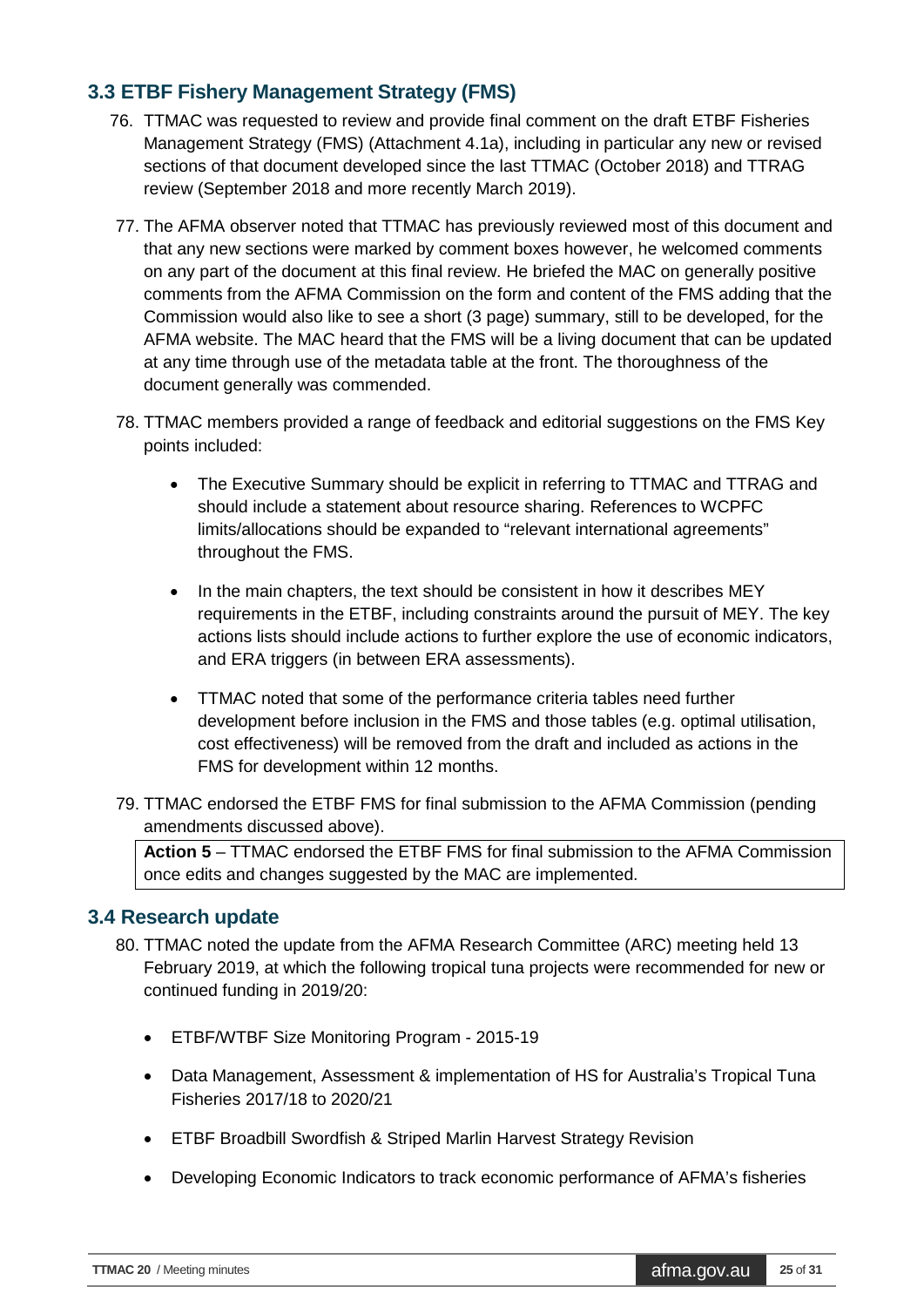- Integration of additional ERA/ERM methods found to be appropriate in the international context into AFMA's ERA/ERM process
- 81. TTMAC also noted the recent March 2019 COMRAC meeting at which a number of EOIs of potential relevance to tropical tuna fisheries (directly or indirectly) were partially or fully supported. These included:
	- Common harvest strategies and catch sharing: developing a national framework using case studies and experience,
	- Revisiting biological parameters and information used in the assessment of Commonwealth fisheries: a reality check and work plan for future proofing,
	- Low-cost monitoring of data-poor species off south-eastern Australia; Using DNAmetabarcoding to harvest multi-species data from routine broad-scale egg and larval surveys,
	- Implementation of dynamic reference points and harvest strategies to account for environmentally-driven changes in productivity in Australian fisheries
	- Developing capacity and capability within the recreational and Indigenous fishing sectors.

#### <span id="page-25-0"></span>**3.5Other outcomes from TTRAG22**

- 82. TTMAC noted that TTRAG 23 was held on 26-27 March 2019 in Hobart. A number of the key items were discussed separately on the TTMAC agenda including:
	- Review of recent catches in the fishery (see TTMAC20 Item 2.3)
	- ETBF harvest strategy re-development (see TTMAC20 Item 3.2),
	- Review of the draft Fisheries Management Strategy (see TTMAC20 Item 3.3).
	- Updates from international meetings and AFMA Commission meetings (see TTMAC20 Items 2.1 and 2.4)
	- Update on ABARES analyses of turtle interactions in the ETBF (see TTMAC20 Item 4.6)
	- Update on research processes and deadlines (see TTMAC20 Item 3.4)
- 83. TTMAC noted the TTRAG also discussed several other items which are presented below.
- 84. TTMAC noted an update from CSIRO on the *ETBF Stock Structure (Genetics) project* included with the TTMAC papers.
- 85. TTMAC was also updated on the project on the *NSW Recreational Fishing Trust funded project examining factors impacting yellowfin and striped marlin catches in the Recreational game fishery off NSW* Dr Julian Pepperell and Dr Rob Campbell which was provided with the TTMAC papers.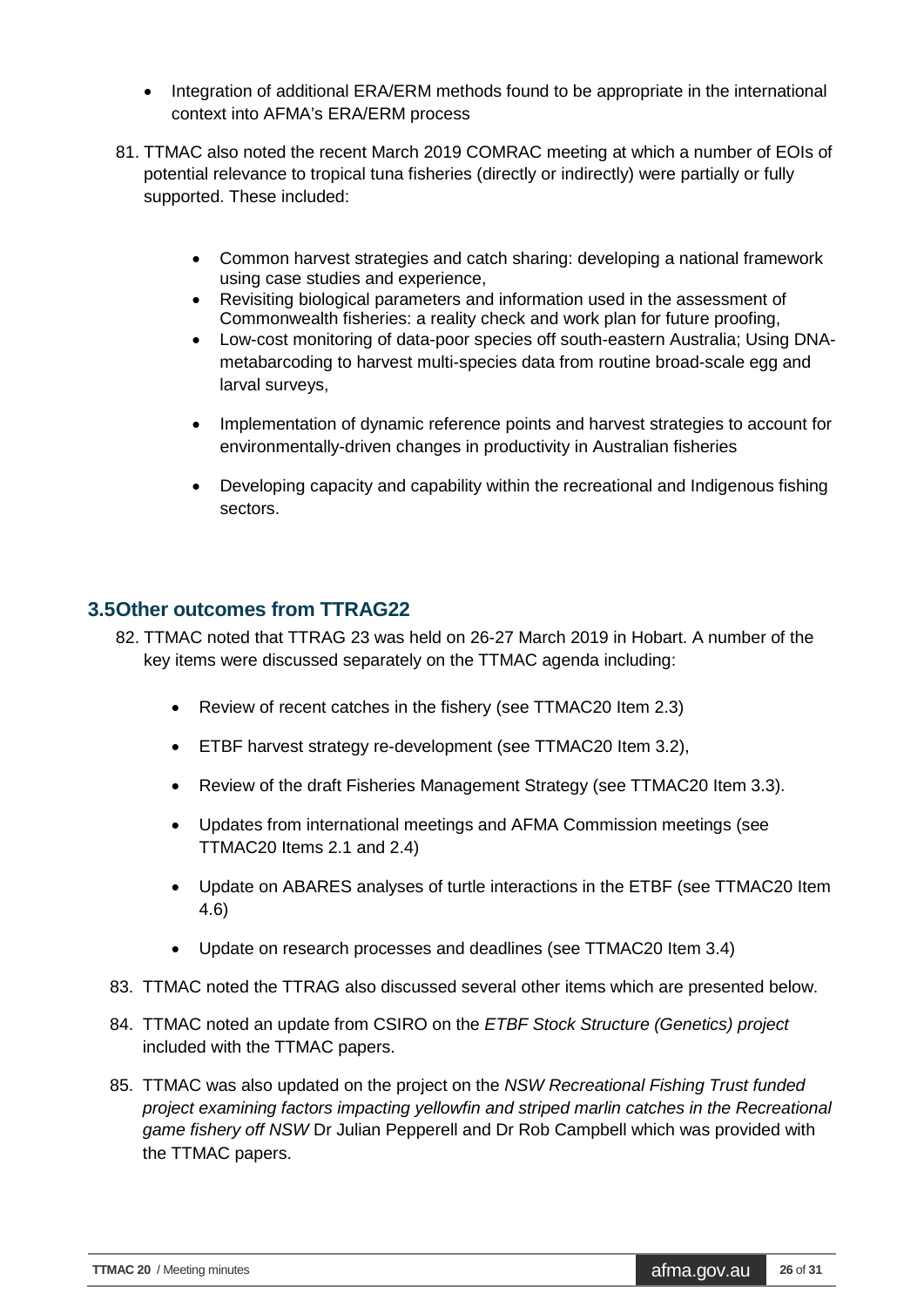- 86. TTMAC noted that the Steering Committee meeting for the *ETBF Oceanography Project* was held following the conclusion of TTRAG on Wednesday 27 March 2019 during which Dr Jason Hartog (CSIRO) gave a summary on the status of this project.
- 87. AFMA will circulate minutes from the Steering Committee meeting to TTMAC once these are drafted and provided by CSIRO.

#### <span id="page-26-0"></span>**3.6 Longtail Tuna Update**

- 88 The AFMA member noted that in March 2018, AFMA received a letter from the Western Australian Fishing Industry Council requesting a reconsideration of the current 35 tonne fishery limit on longtail tuna in the WTBF.
- 89 He reminded TTMAC that AFMA's position in relation to the request is that it does not intend to reconsider the current 35t fishery limit on Longtail tuna in the WTBF until there is agreement between the key Western Australian recreational and commercial industry sectors, and any conditions to this agreement are acceptable to the WTBF fishing industry and Tuna Australia. He noted that at this stage there is no such agreement. He invited a verbal update from relevant TTMAC members and invited participants regarding discussions (including those detailed in Attachment 3.6a) and progress in relation to this issue.
- 90 A TTMAC recreational fishery member described the consultation process that has occurred within GFWA and between the state organisation and GFAA, noting that RecFishWest wanted GFWA and GFAA involved due to the potential 'precedent' implications associated with this issue for other resource sharing issues in future.
- 91 The Tuna Australia invited participant indicated that TA were not interested in putting 'fences' around certain zones as conditions to any agreement as had been suggested by the recreational fishing sector.
- 92 The meeting discussed the definition of "recreational only" species and the possibility of setting any precedent for other recreational species, e.g. blue marlin , but it was noted that black and blue marlin resource sharing is enshrined in legislation and represents a different situation. The meeting heard that any discussion to change the limits for commercial take of Longtail tuna had now ceased.
- 93 There is no further action required on this issue.

## <span id="page-26-1"></span>**4 Other Information/Discussion Items**

#### **4.1. ETBF Ecological Risk Assessment**

- 94. Members noted that this Agenda Item was intended to relate to the WTBF not ETBF. This short update was to remind the MAC that in order to have WTO reassessment this fishery will need a new ERA.
- 95. AFMA is working with CSIRO to fit WTBF into the schedule of fisheries for reassessment.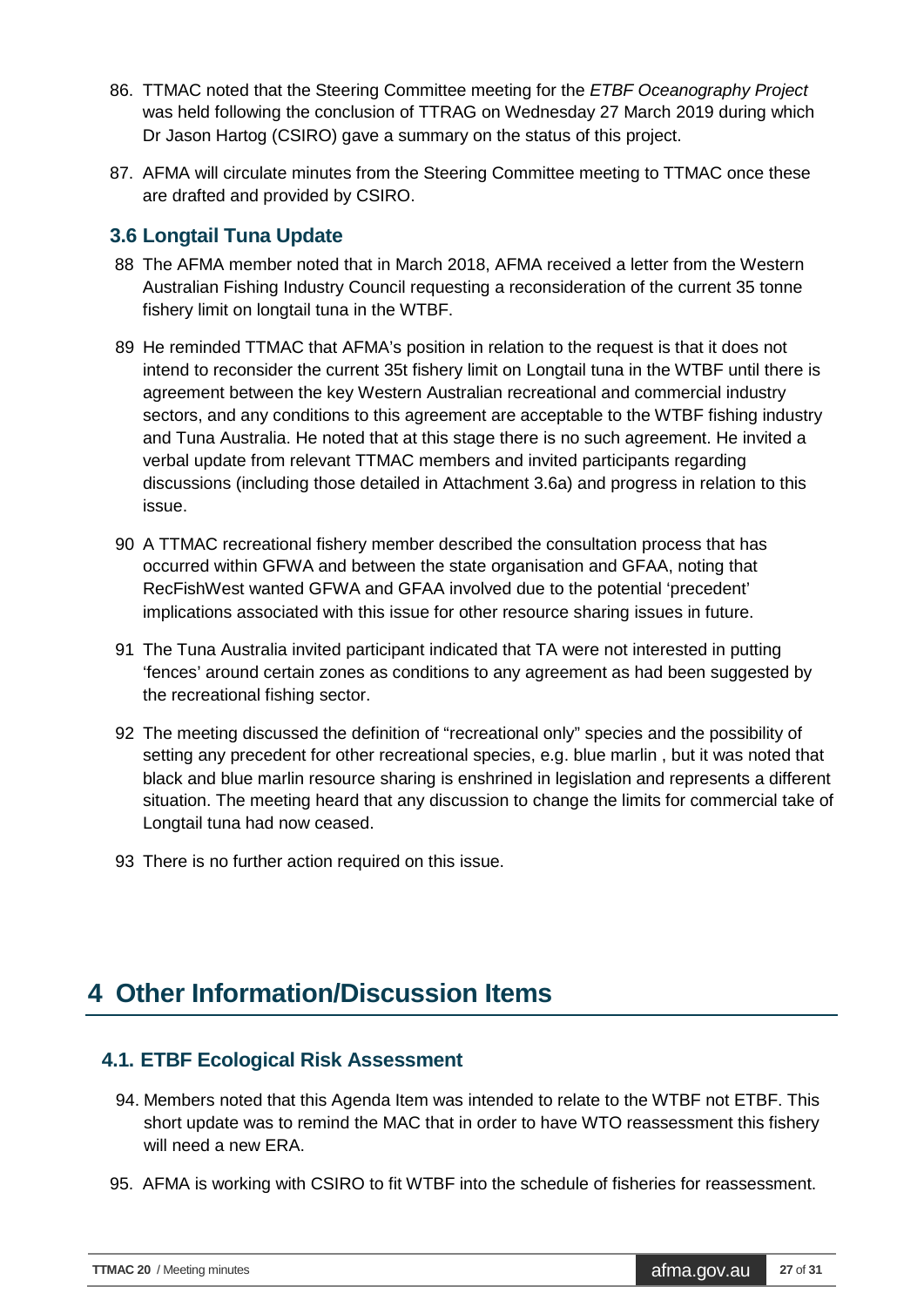#### **4.2.WTBF Indicators**

96. In response to a query by the AFMA Commission as to why WTBF does not have a Harvest Strategy AFMA management explained that it is not practical given the limited number of boats currently fishing. The AFMA Commission then directed AFMA to develop indicators instead. AFMA indicated to TTMAC that it will use the ETBF indicators table as a template for the development of indicators for WTBF and that this will be reviewed by TTRAG, TTMAC and the AFMA Commission later in the year.

#### **4.3 WTO – update on process/timing**

97. TTMAC noted that the ETBF and WTBF are due for WTO re-accreditation in August and November 2019 respectively, although the required documentation is due to the Department of the Environment and Energy 4 months earlier in each case and AFMA is currently working to meet this timeline. AFMA will seek 10 year accreditation for both fisheries although there is no guarantee that this will be accepted.

#### **4.4 Size monitoring program for ETBF and WTBF**

- 98. The AFMA observer presented the background on the size monitoring program and noted that Kevin Williams who has been running the program for nearly 20 years has indicated he will retire. TTMAC noted the importance of this size data to the past and future harvest strategies. The AFMA observer outlined two options to collect the data going forward.
	- **Option 1**: AFMA would take advantage of the existing expertise in fishery logbook and data practices and existing relationships and understanding of processors in the AFMA Data Entry and Collection Section to take on manual or automated data collection.
	- **Option 2:** AFMA, with Tuna Australia, is looking at the possibility of entering into a comanagement arrangement, as part of which Tuna Australia would collect size monitoring data in conjunction with other identified co-management tasks.
- 99. The AFMA observer noted that AFMA would continue assess the two options and make a decision on this project in the next month or so.

**Action 6** - AFMA to update MAC on Size Monitoring Program at next MAC meeting.

#### **4.5 EM update**

100.TTMAC noted AFMA's advice on the proposed extension of the contract for electronic monitoring services. In relation to EM services, the Tuna Australia participant noted that they have not seen any summary reports from AAP recently.

**Action 7** – AFMA will arrange for an AFMA and industry (including David Ellis and potentially Simon Boag) meeting regarding EM program status and processes, for the next quarter.

101.TTMAC was also asked to review and provide comments on preliminary concepts for the development of draft 'vessel report cards' and accompanying 'incentives scheme designed to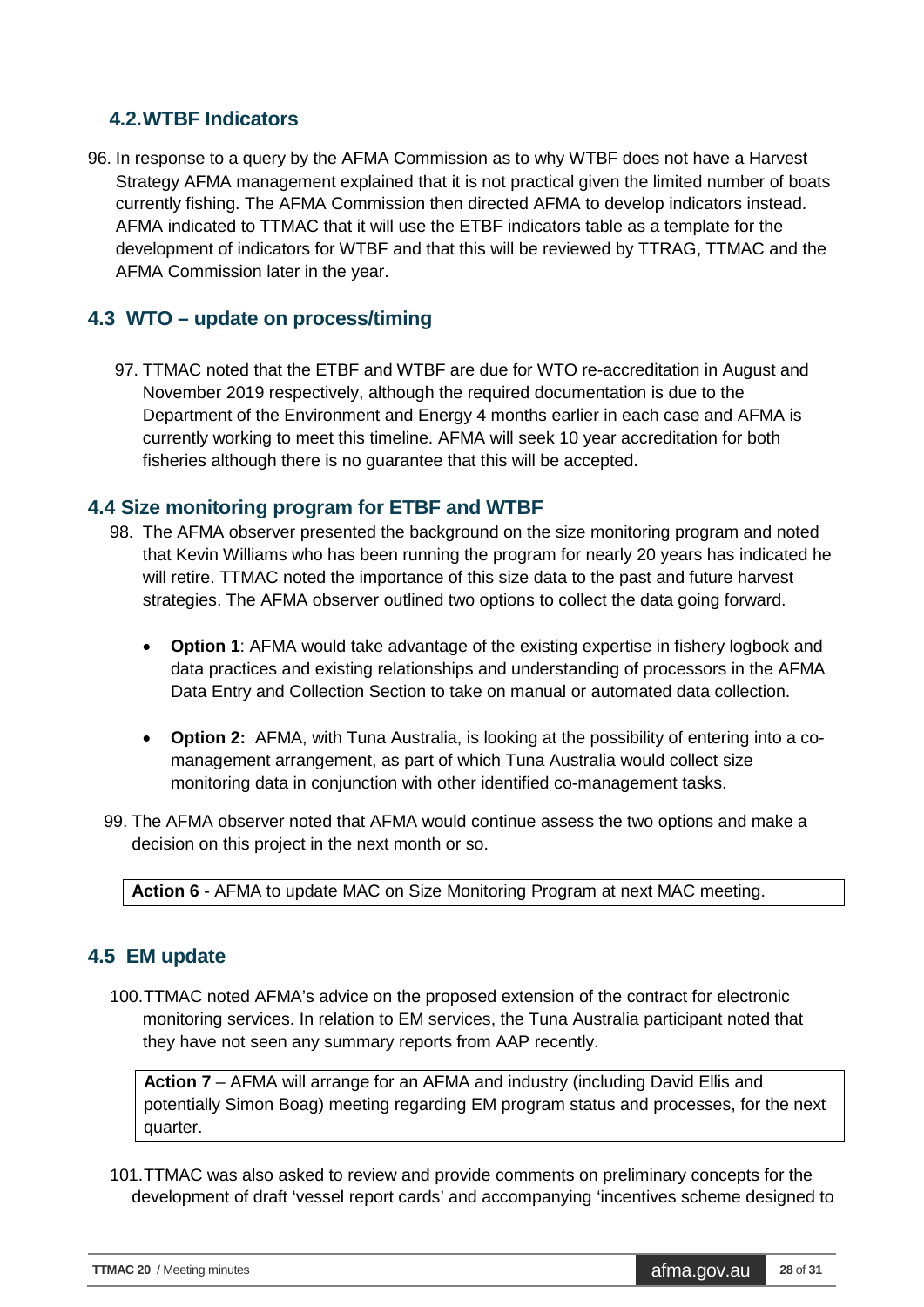lead to improvements in vessel level performance pertaining to logbook reporting accuracy, reducing protected species interactions, and improving EM coverage rates.

- 102. An Industry member suggested that rather than the 'vessel' report cards AFMA çould consider 'skipper' report cards noting skippers can shift between vessels. The AFMA observer queried how common that was and it was also noted by TTMAC that the skipper cannot physically notice everything that this going on in a vessel and that crew involvement also needs to be considered.
- 103. Industry members and participants were generally supportive of further exploration of the cards/incentives approach but asked that AFMA draft up a simple report card, undertake a cost benefit analysis and review where the fishery sits now relative to the required performance bench marks across each category being proposed. This may mean presenting summaries across all vessels (e.g. bar charts) with indicators of minimum required levels.

**Action 8** – AFMA draft up a simple report card, undertake a cost benefit analysis and review where the fishery sits now relative to the required performance bench marks across each category being proposed.

## **4.6 Environment update**

- 104. The AFMA observer presented the environment update. He noted that AFMA's Climate Change: adaptation project is progressing with the first workshop held last November.
- 105. During discussion of the reported protected species interaction numbers the environment member requested to see annual interaction rates rather than just actual numbers and AFMA greed to present this in future reports.

**Action 9** – AFMA to include EPBC listed species interaction rates (particularly for seabirds and turtles) in future environment updates.

106. Members also queried the 'unknown' status of Silky and Mako sharks in the interaction reports and the AFMA member explained that operators are required to use a code denoting discarded alive status but often do not (given that they are not required to complete individual forms for these species). AFMA will be looking to remind operators on their reporting requirements for these species.

## **4.7 Other business**

107. No other business.

## <span id="page-28-0"></span>**5 Date and venue for next meeting**

- 108. The TTMAC decided to set a date for the second meeting of 2019. The MAC tentatively agreed a date on 12 November 2019 again held in Sydney.
	- 109. The Chair thanked participants and members for the contributions and closed the meeting at 3:40pm.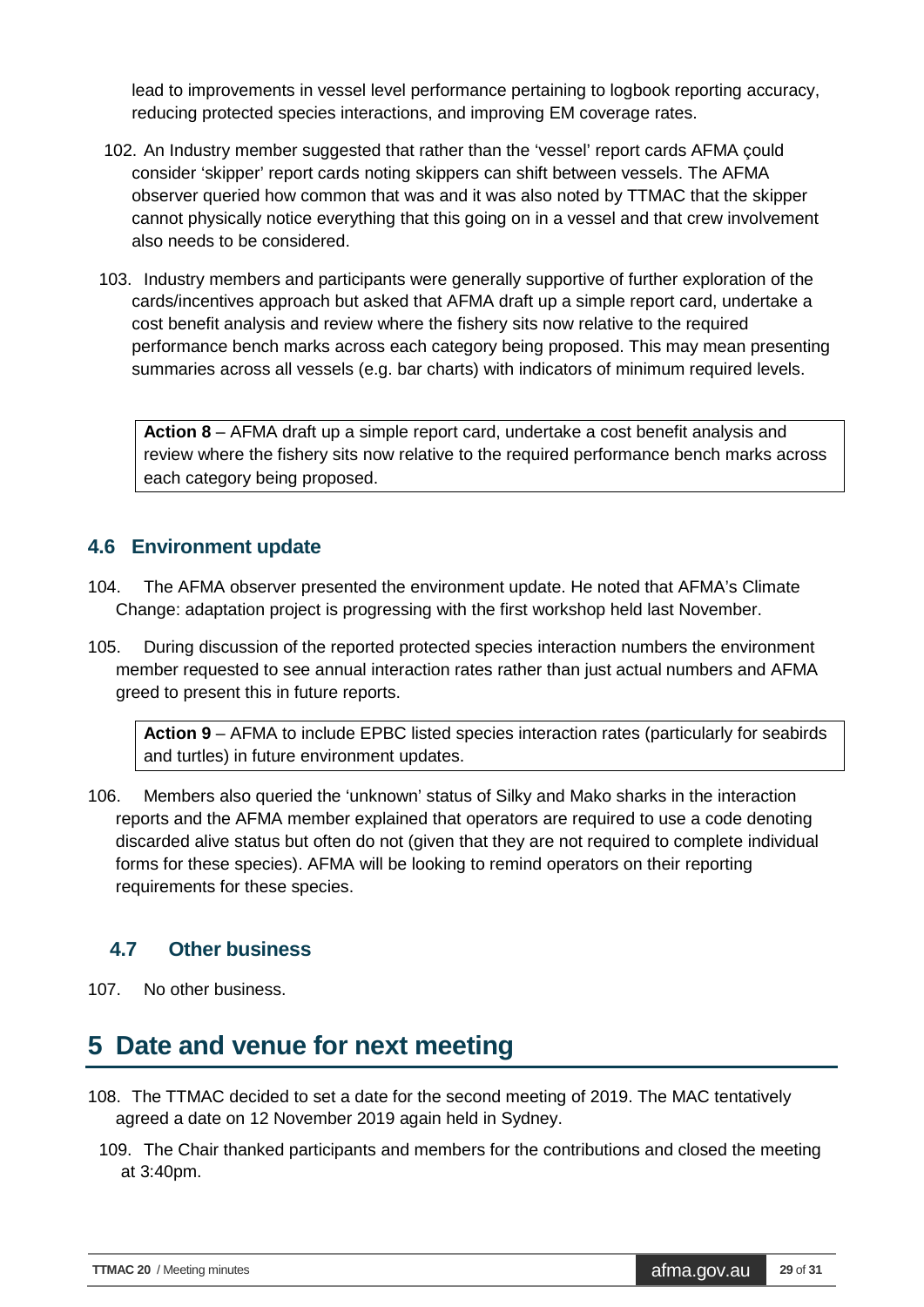# <span id="page-29-0"></span>**Tropical Tuna Fisheries Management Advisory Committee (TTMAC) 20**

Monday 8 April 2019

9:00 am – 5:00 pm

Sydney: Sydney airport Qantas Meeting Rooms

## **DRAFT AGENDA**

## 1. **Preliminaries/Matters Arising**

- 1.1. Welcome and apologies
- 1.2. Adoption of agenda
- 1.3. Declarations of interests
- 1.4. Adoption of Minutes from TTMAC 19
- 1.5. Actions arising from previous meetings
- 1.6. Intersessional correspondence between TTMAC 19 and TTMAC 20

#### 2. **Background Information/Discussion Items**

- 2.1. AFMA Management report on the ETBF and WTBF
- 2.2. AFMA Management update on upcoming SBT longline session
- 2.3. Fishery Catch Data 2018 and 2019 season to date
- 2.4. International meetings update
- 2.5. FFA meeting update
- 2.6. Tuna Australia / Industry update
- 2.7. General update from members, invited participants and observers

## 3. **Consideration/Decision Items**

- 3.1. 2018 CRIS and 2019/20 budget
- 3.2. ETBF Harvest Strategy
- 3.3. ETBF Fishery Management Strategy
- 3.4. Research update
- 3.5. Other outcomes from TTRAG 23
- 3.6.Longtail Tuna Update from Grahame Williams/David Ellis

## 4. **Other Information/Discussion Items**

- 4.1. ETBF Ecological Risk Assessment
- 4.2. WTBF Indicators
- 4.3. WTO update on process/timing
- 4.4. Size Monitoring Program update
- 4.5. Electronic Monitoring update
- 4.6. Environment update

#### 5. **Date and venue for next meeting**